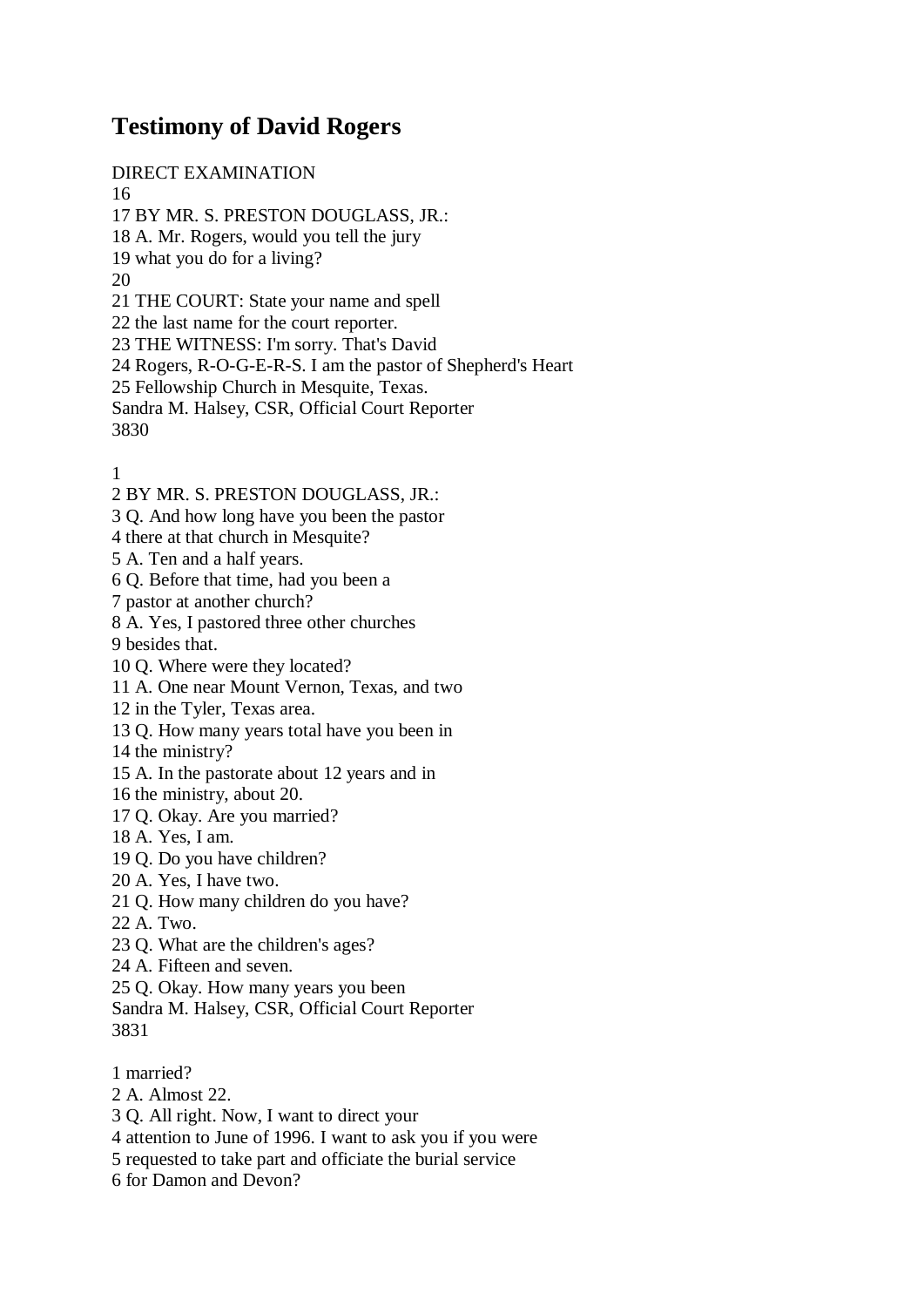7 A. Yes, I was.

8 Q. Now, prior to that time, had you known

9 Darlie Routier?

10 A. No, I had not.

11 Q. Had you met Darin Routier?

12 A. Yes, I had.

13 Q. Would you tell the members of the jury

14 how you had met Darin?

15 A. Darin's cousin is a good friend of

16 mine and also a member of our church. And I had met

17 Darin on two or three occasions at his cousin's home.

18 Q. So, I guess the obvious is that Darin

19 and Darlie were not members of your church; is that 20 right?

21 A. That's correct.

22 Q. You had not been to their home or

23 spent any time with them.

24 A. No, I had not.

25 Q. And you had not met the children prior

Sandra M. Halsey, CSR, Official Court Reporter 3832

1 to that time?

2 A. No, I had not.

3 Q. Okay. Now, when, to the best of your

4 recollection, were you approached, and I am talking about

5 a date, about officiating with the funeral? Or, let me

6 back up, was that the first time you were approached?

7 A. Well, approached --

8 Q. How did you find out about what

9 happened?

10 A. Darin's cousin called me about 4:00

11 o'clock in the morning, 4:00 A.M., the morning of the

12 murders, and told me of the murders and asked us to begin

13 to pray for the family.

14 We have a group of people at our

15 church that pray for all kinds of needs, and so we

16 contacted those people and we began to pray for the loss,

17 and the needs of the family.

18 Q. Okay. Obviously, at that time you

19 knew Darin but you had not met Darlie?

20 A. That's correct.

21 Q. Okay. And then, what was the next

22 contact you had with anybody about this matter?

23 A. Well, I went to the hospital that

24 morning. I guess I got to the hospital around 10:00

25 o'clock. I think it was, if I remember right.

Sandra M. Halsey, CSR, Official Court Reporter

3833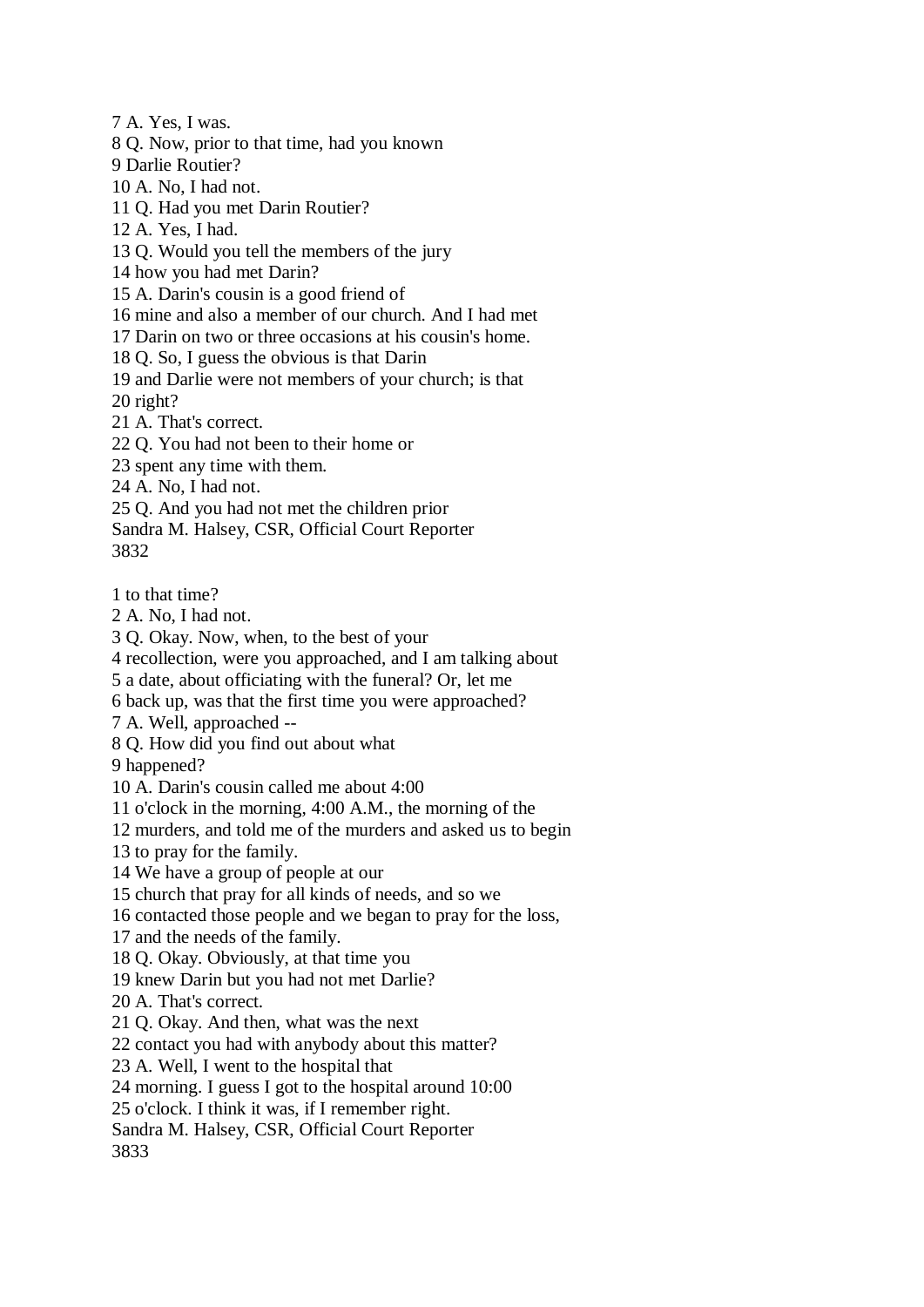1 I visited with family members and 2 prayed with them and just offered to help in any way we 3 could. 4 Q. Okay. Did you talk to Darlie on that 5 visit? 6 A. No, I did not. 7 Q. Did you ever visit with Darlie Routier 8 while she was in the hospital? 9 A. No, I did not. 10 Q. All right. After you went to the 11 hospital, and you visited with the family -- 12 A. Um-hum. (Witness nodding head 13 affirmatively.) 14 Q. -- I'm assuming you spoke with Darin? 15 A. Yes, I did, um-hum. (Witness nodding 16 head affirmatively.) 17 Q. And did Darin pray with you on that 18 day? 19 A. Yes, we did. 20 Q. Now, for purposes of the jury 21 understanding, was there a network of family support for 22 Darlie and Darin? 23 A. At the hospital? 24 Q. Yes. 25 A. Oh, yes, there was a tremendous amount Sandra M. Halsey, CSR, Official Court Reporter 3834 1 of support. 2 Q. All right. And obviously, all of 3 these people are deeply affected by what happened? 4 A. Yes. 5 Q. And they were concerned for Darlie? 6 A. Yes. 7 Q. And they were concerned for Darin; is 8 that right? 9 A. Yes. 10 Q. Now, what, if you will, jump ahead a 11 little bit, the next role that you took in this story is 12 what day? 13 A. Well, the following -- I think it was 14 the following day which, I guess, would have been on 15 Friday, Darin's cousin called me and said Darin had asked 16 him to contact me and see if I would be willing to 17 preside at the funerals. 18 Q. Now, obviously, you agreed? 19 A. Yes. 20 Q. And what after that? 21 A. I visited the hospital again that day, 22 on Friday, again, met with family members, prayed with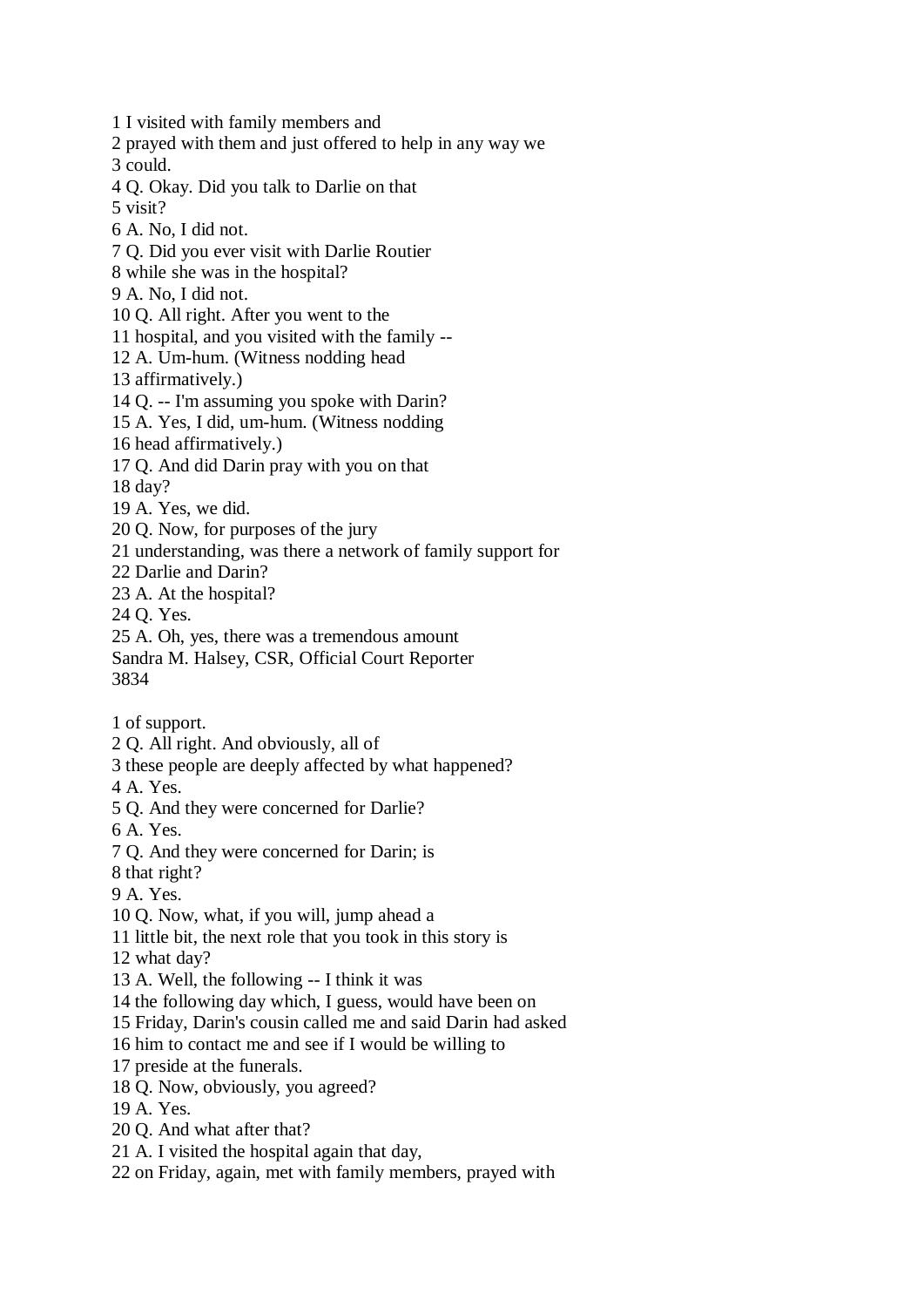23 them, offered to help in any way we could. 24 Q. Would you go by yourself or with your 25 wife or how did that work? Sandra M. Halsey, CSR, Official Court Reporter 3835

1 A. At the hospital I went by myself,

2 um-hum. (Witness nodding head affirmatively.)

3 Q. And, when was the first time that you

4 met Darlie Routier?

5 A. When -- the day Darlie was released

6 from the hospital, which was on Saturday, the boys'

7 bodies were prepared at the funeral home there in

8 Rockwall, and we were waiting there for the police to

9 bring her from the hospital to the funeral homes -- to

10 the funeral home for the viewing of the bodies.

11 I was waiting in the back of the

12 funeral home in the private family room entrance with,

13 her -- Darin's cousin, and one of the funeral directors,

14 one of the funeral home employees.

15 The police officers brought them to

16 the back of the funeral home, and entered through the

17 private entrance back there, and they came into the

18 private family room, and that is the first time I met 19 Darlie.

20 Q. And who was Darlie with at the time

21 she arrived for the viewing?

22 A. She was with her husband Darin, and

23 the two police officers from Rowlett, they introduced

24 themselves to me as Detective Patterson and Frosch or

25 something like that.

Sandra M. Halsey, CSR, Official Court Reporter 3836

1 Q. And did you get the impression that

2 those detectives had been escorting her or shepherding

3 her around or something?

4 A. Well, I mean, they said they picked

5 her up at the hospital and brought her there for the

6 viewing. Although, there was a long delay because they

7 had taken her by the police station.

8 Evidently, there had been several

9 hours of questioning, so we were there for quite a long

10 time waiting.

11 Q. Do you have any idea that you could

12 tell the jury about when you arrived at the funeral home

13 on that day?

14 A. It seems like to me that it was

15 probably late afternoon, maybe five o'clock in the

16 afternoon, if I remember correctly.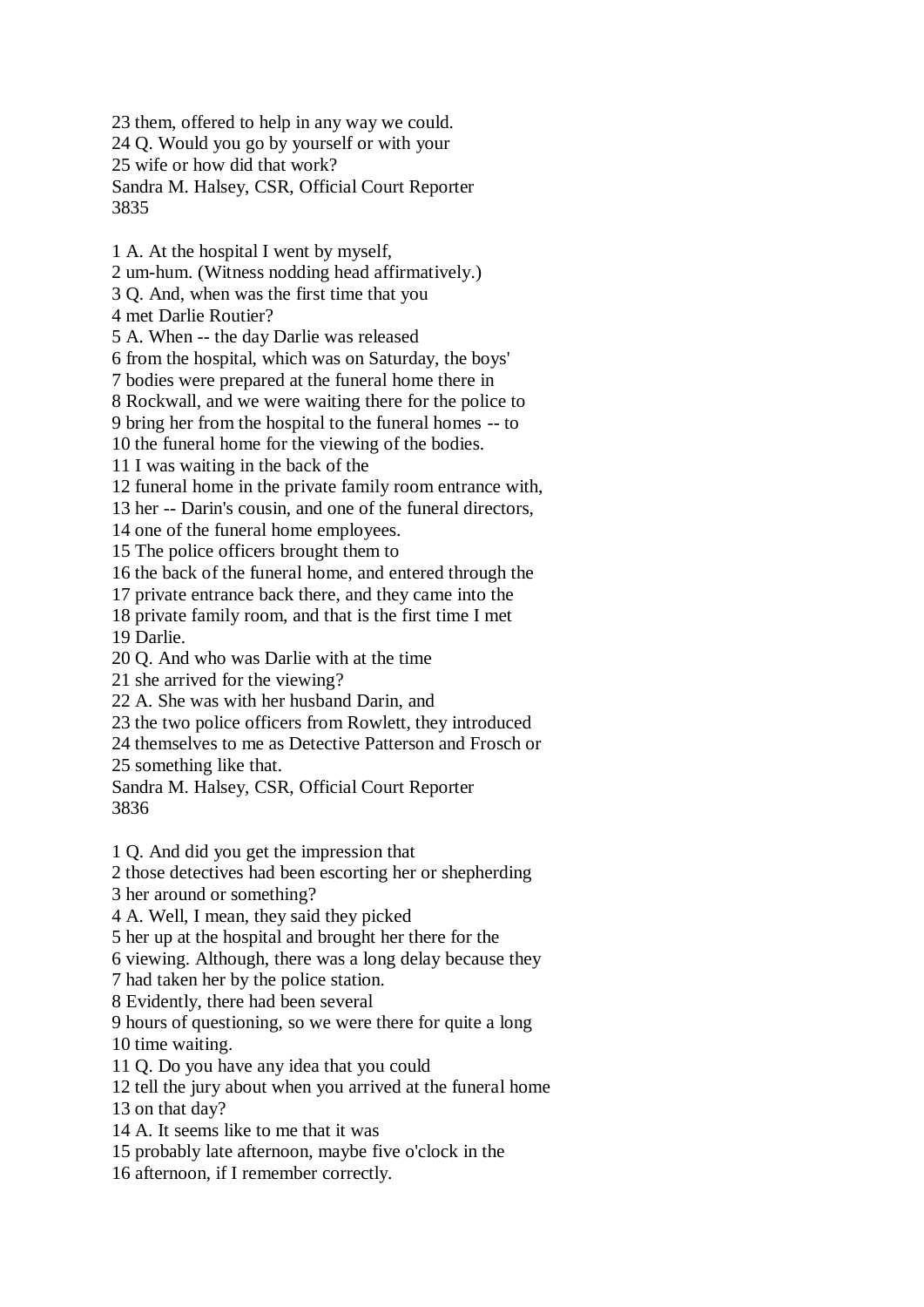17 Q. Now, is that when you arrived or when

18 Darlie arrived?

19 A. That is when I arrived, I think.

20 Q. Okay.

21 A. I think Darlie arrived a couple of

22 hours after I arrived.

23 Q. All right.

24 A. If I remember correctly. I could have

25 the times wrong, but I was there for a couple of hours Sandra M. Halsey, CSR, Official Court Reporter

3837

1 before she was.

2 Q. That is the best you recollect?

3 A. Yes. Um-hum. (Witness nodding head

4 affirmatively.)

5 Q. All right. If you would, would you

6 walk the jury through what happened next?

7 A. Well, the police officers pulled into

8 the private entrance and she and Darin got out of the

9 back seat of the car and we held the door open for them

10 to come into the family room, and we stood there, Darin's

11 cousin on one side of them and me on the other side.

12 And we laid our hands on them and we

13 prayed for them, prayed God's mercy upon them and His

14 peace upon them and His healing, and just talked with

15 them for a minute before they went in to view the boys'

16 bodies, and what they would see when they went in,

17 because we had already gone in and looked at the boys'

18 bodies, and so we knew what they would see when they went 19 in.

20 Q. All right. Mr. Rogers, over a period

21 of your career, I believe you said some 20 years, do you

22 have any idea how many funerals or memorial services you

23 may have taken part in during that time?

24 A. Dozens and dozens. I couldn't tell

25 you, lots.

Sandra M. Halsey, CSR, Official Court Reporter 3838

1 Q. And, is it a regular part of your

2 duties and your vocation to take part in funerals and

3 officiate at funerals?

4 A. Sure. Um-hum. (Witness nodding head

5 affirmatively.)

6 Q. Do you have any idea how many you may

7 do in a month?

8 A. Well, it's hard to say because the

9 church that we're in now is a very small congregation so

10 I don't do as many now as I did several years ago when I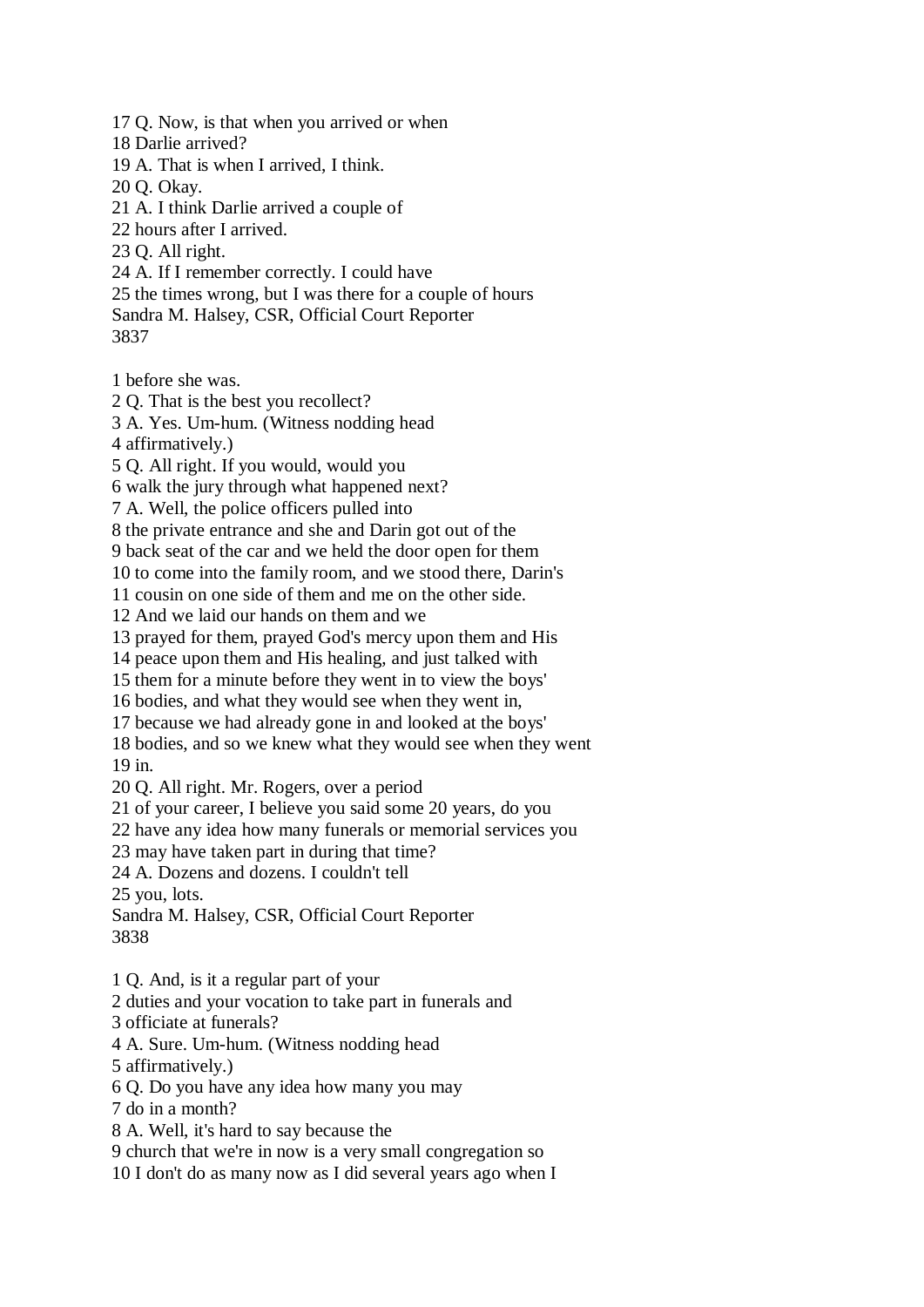11 was in larger congregations. So, I couldn't really give

12 you a number.

13 Q. All right. Have you come into a

14 number of people who were in the same situation that

15 Darlie Routier was in in losing a loved one or even a

16 child?

17 A. Yes.

18 Q. And are you familiar and have you come

19 into contact with mothers who have lost children in

20 tragic circumstances?

21 A. Yes.

22 Q. Are you familiar and do you recall the

23 way that those mothers responded to that tragic event and

24 the type of grief and the display of emotion that they

25 felt?

Sandra M. Halsey, CSR, Official Court Reporter 3839

1 A. Yes.

2 Q. Now, I'm going to ask you a broad

3 question first. I'm going to ask you: Based upon your

4 observations of people you have seen, mothers in these

5 same situations, and based upon your observations of

6 Darlie Routier, do you have an opinion that you can tell

7 this jury, as to whether you feel like Darlie Routier was

8 grieving appropriately?

9 A. Yes, she was grieving appropriately.

10 Q. Now, tell jury what you saw in -- I

11 jumped ahead of myself a little bit. From the time of

12 the viewing to the funeral, and did you also go to the

13 prayer service?

14 A. Yes, I did.

15 Q. So you were actively involved with the

16 family and with Darlie for a few days from the period of

17 the viewing onward; is that right?

18 A. Yes, that's correct.

19 Q. Do you believe that you can tell the

20 jury that it was not limited to a viewing and a funeral,

21 but that you spent some time with Dalie?

22 A. Yes, we did.

23 Q. Now, that has been laid out, based

24 upon the time that you spent with Darlie, what did you

25 see, what did you observe?

Sandra M. Halsey, CSR, Official Court Reporter 3840

1 A. Well, I observed a mother who was

2 grieving, and heartbroken, and anguishing over the loss

3 of her children.

4 Q. Did she have periods that she would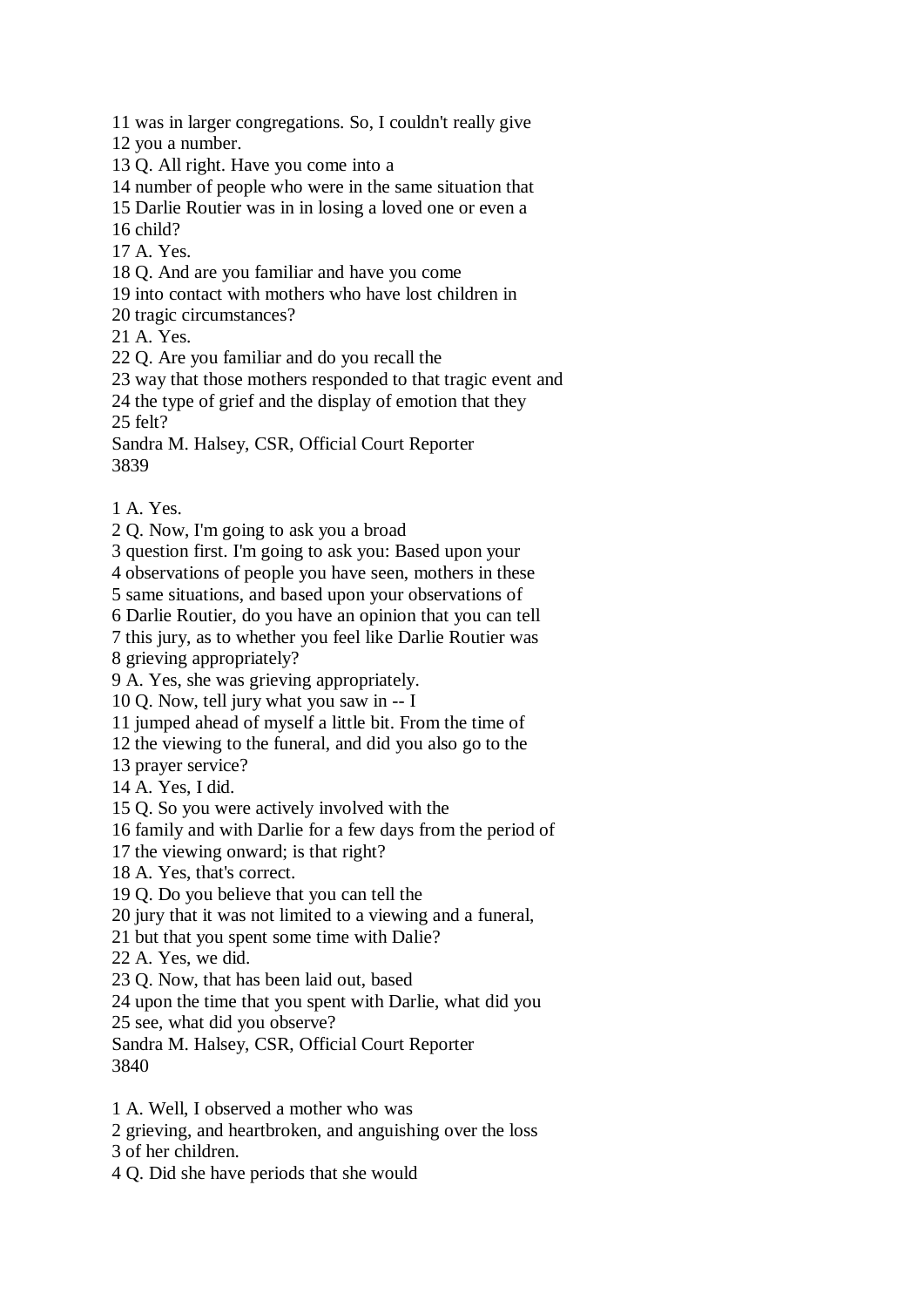5 cry in your presence?

6 A. Oh, sure. Um-hum. (Witness nodding

7 head affirmatively.)

8 Q. Now, there has been representations

9 made that, oh, that maybe Darlie would just whine, or

10 maybe Darlie would just kind of tear up, but they weren't

11 real tears. Maybe that these were crocodile tears. That

12 maybe it was kind of an inappropriate display of grief.

13 Do you agree with that?

14 A. No, I don't agree with that at all.

15 She never whined in my presence. Her displays of grief

16 appeared to be genuine and real.

17 Q. Did you see times that she smiled?

18 A. Yes.

19 Q. Is that normal?

20 A. Sure.

21 Q. In fact, Mr. Rogers, wouldn't it be

22 abnormal for a person over a three or four day period

23 that you see them to be hysterical the whole time?

24 A. I don't see how anybody could be

25 hysterical for that length of time.

Sandra M. Halsey, CSR, Official Court Reporter 3841

1 Q. I don't know if this is the right word

2 to use, but sometimes your emotions just simply play out,

3 don't they?

4 A. Um-hum. (Witness nodding head

5 affirmatively.) They do.

6 Q. Sometimes you just get to the point

7 that you have to look for some stronger foothold; isn't

8 that right?

9

10 MS. SHERRI WALLACE: I'm going to

11 object to leading.

12 THE COURT: Rephrase your question.

13

14 BY MR. S. PRESTON DOUGLASS, JR.:

15 Q. In terms of a person smiling, do you

16 consider that appropriate or inappropriate, under those

17 circumstances?

18 A. Well, what happens in circumstances

19 like that is a person cries, a person grieves, a person

20 sometimes just sits and stares with almost no emotion,

21 sometimes someone mentions something sweet or a fond

22 remembrance of their loved one that they have lost and

23 they smile or they even laugh.

24 All of those things are appropriate

25 and common in grieving situations.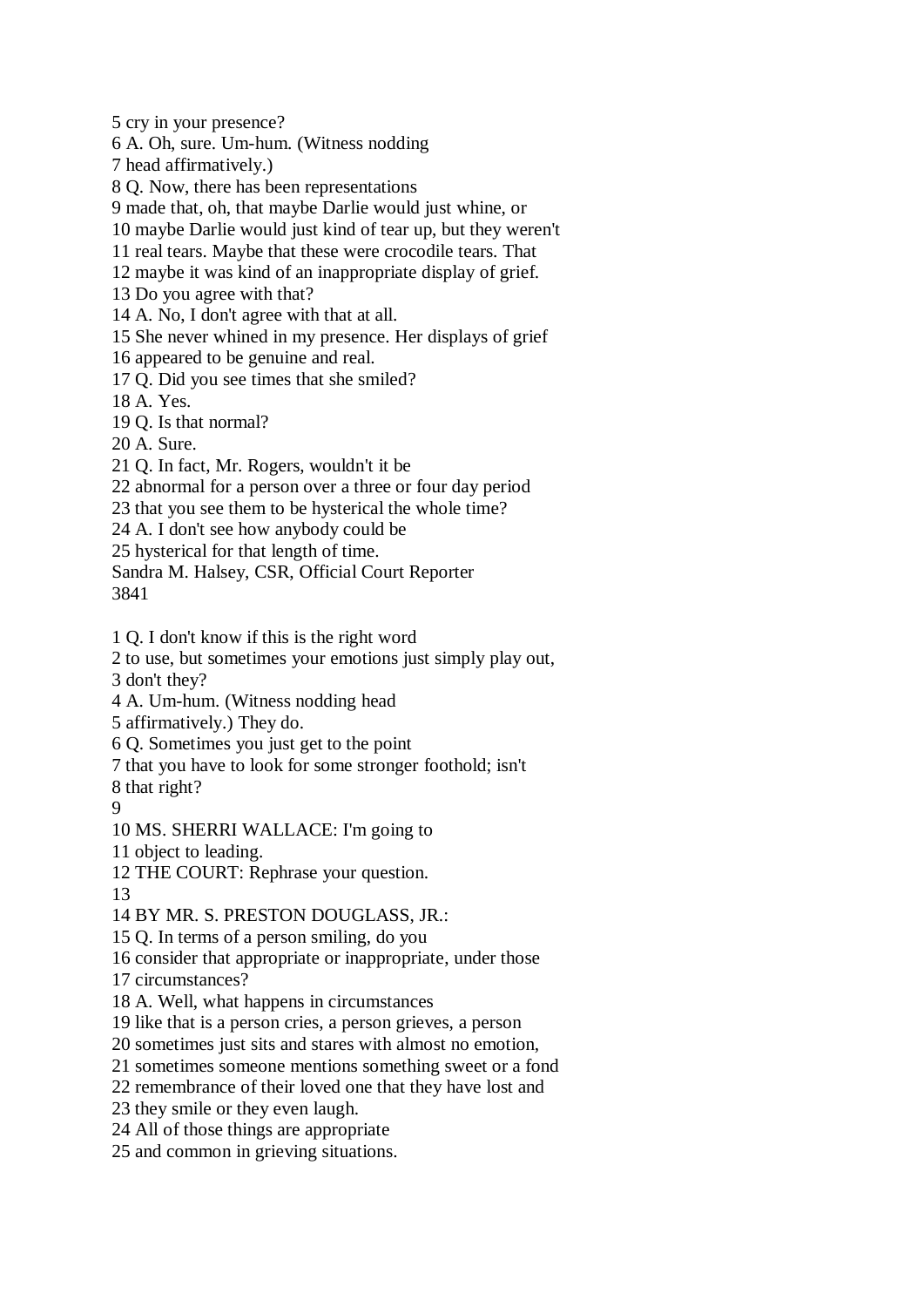Sandra M. Halsey, CSR, Official Court Reporter 3842

1 Q. Is it correct that sometimes it's the 2 memories that get you through, isn't it? 3 A. It is sometimes the memories. And in 4 addition to that, faith gets you through. 5 Q. Now, did you go -- obviously, you 6 officiated at the funeral which is on the 10th? 7 A. It was on a Sunday. Um-hum. (Witness 8 nodding head affirmatively.) 9 Q. I may have my date wrong. 10 A. Sunday the -- I think it was the 9th, 11 but it was on Sunday. 12 Q. Right. The viewing was the 8th? 13 A. Right. On a Saturday, that's right. 14 Q. All right. And, after -- during the 15 funeral, did Darlie Routier appear to act appropriately 16 in your eyes? 17 A. Sure. She grieved and she cried and 18 acted just like dozens of other people I have seen who 19 have lost loved ones. 20 Q. And did you also take part and conduct 21 a prayer service at grave side a few days after that? 22 A. A few days after that, I didn't 23 actually conduct it, I was there at it. Okay. There was 24 another minister that Darlie's mom had asked to conduct 25 it. Sandra M. Halsey, CSR, Official Court Reporter 3843 1 But, I was certainly there, and we 2 prayed, and we read Scripture, and then we talked 3 privately with the family and prayed with them and it was 4 a very meaningful and appropriate time. 5 Q. Now, did you know, of your own 6 knowledge, at that time that there was a prayer service 7 earlier in the afternoon, and that there was also what 8 has been called a birthday party that was planned later 9 that day? 10 A. I didn't know anything about that. I 11 mean, I heard at the prayer service -- 12 13 MS. SHERRI WALLACE: I'll object. I'm 14 going to object to what he had heard as hearsay. 15 THE COURT: Overruled. I'll let him 16 testify. Go ahead. 17 THE WITNESS: I mean, it seems like I 18 heard some mention of that at the prayer service, but I

19 don't know anything about it, or didn't at the time.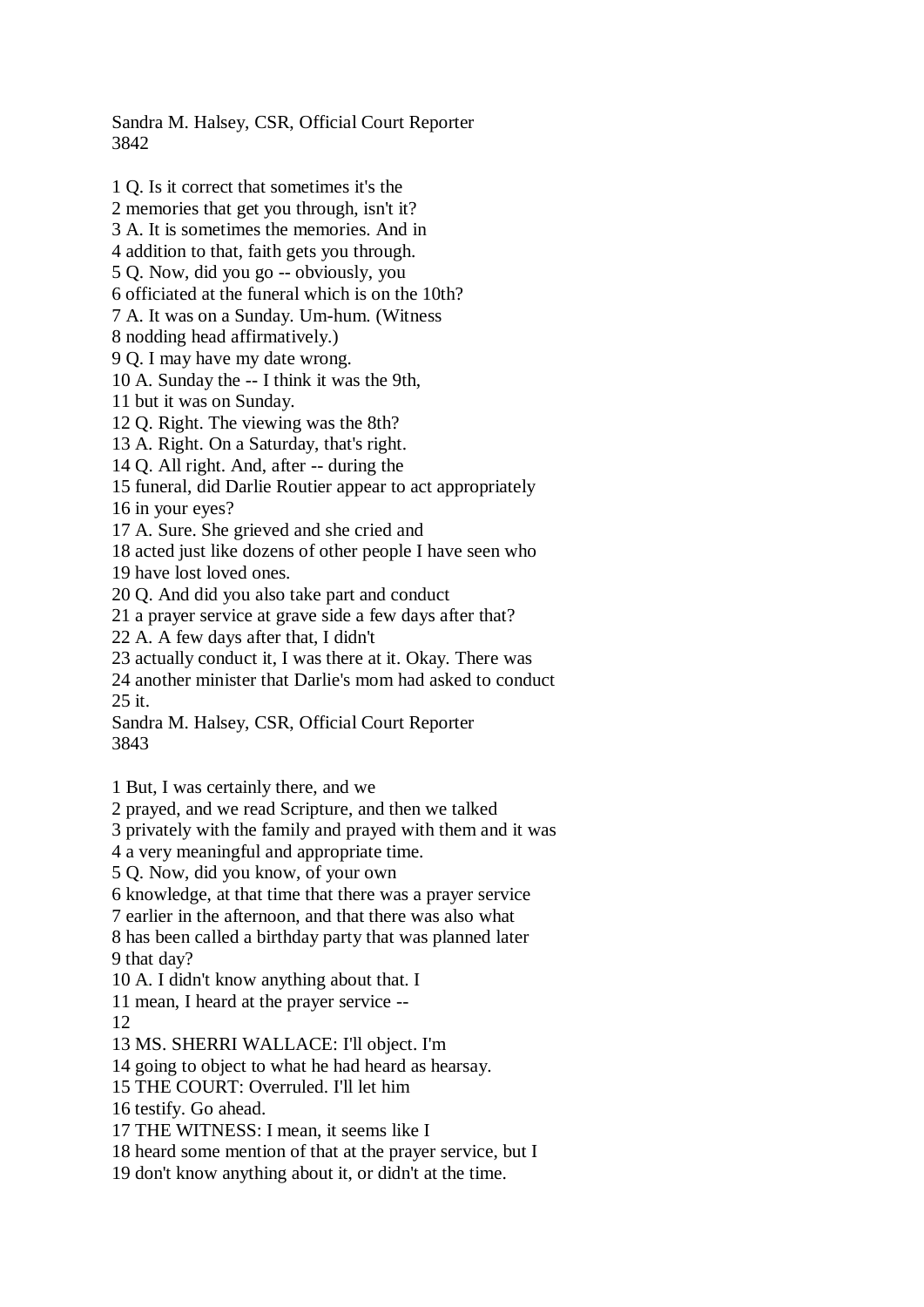20

21 BY MR. S. PRESTON DOUGLASS, JR.:

22 Q. Well, let me ask you, if after a

23 prayer service, the family gathered again, and placed

24 items of remembrance around the grave, some -- including

25 the balloons with the children's name on it.

Sandra M. Halsey, CSR, Official Court Reporter

3844

1 A. Um-hum. (Witness nodding head

2 affirmatively.)

3 Q. And had a birthday party for on the --

4 a child that was very soon dead, and was having his

5 birthday -- was scheduled, obviously, his birthday.

6 A. Right.

7 Q. They couldn't have the birthday,

8 obviously.

9 A. Right.

10 Q. Does it strike you as abnormal that

11 that type of event would take place?

12

13 MS. SHERRI WALLACE: Object to

14 leading.

15 THE COURT: Let's rephrase our

16 question.

17

18 BY MR. S. PRESTON DOUGLASS, JR.:

19 Q. Does that strike you as abnormal, yes

20 or no, whether that type of event as scheduled, from your

21 perspective?

22 A. No, it didn't strike me as abnormal.

23 Q. Now, I want to ask you if at any time

24 after coming in contact with Darlie Routier, if you

25 noticed any bruising on her arm?

Sandra M. Halsey, CSR, Official Court Reporter 3845

1 A. Well, when she arrived at the funeral

2 home on Saturday that -- when the police brought her from

3 the hospital to the funeral home, her arm, her right arm

4 was in a sling at that time, and, of course, not having

5 seen her before, the wounds were significant to see and I

6 believe it was Darin's cousin did help her adjust the

7 sling when we were in the family room, and there was

8 bruising on her arm.

9 Q. And that was on the right arm?

10 A. Um-hum. (Witness nodding head

11 affirmatively.)

12 Q. And, did that bruising seem

13 significant to you?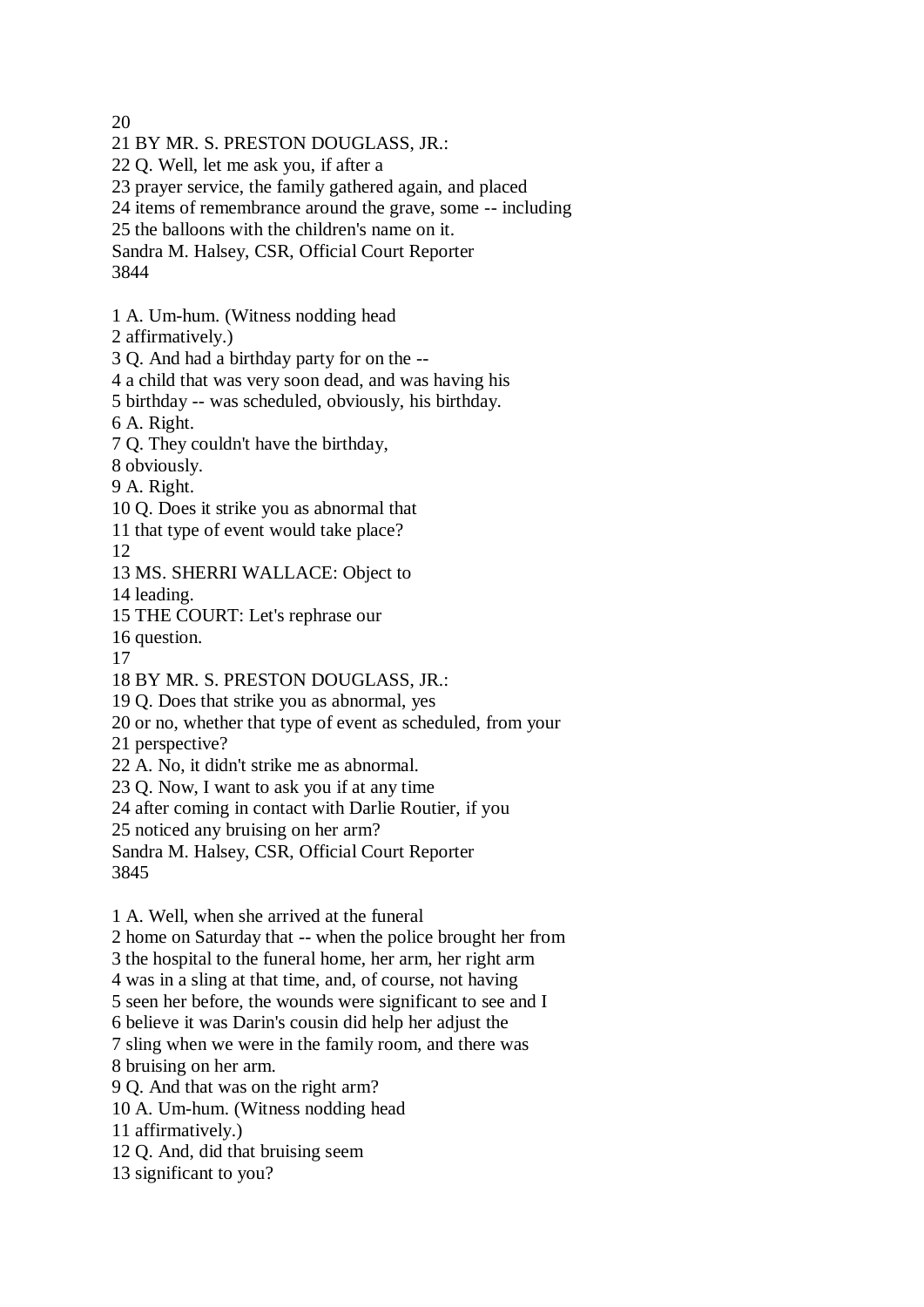18 officers? 19 A. Yes, that's correct. 20 Q. I'm going to ask you perhaps one more 21 question that was -- that is: Would you agree or 22 disagree with the statement that mothers who have lost 23 their children, as a rule, are inconsolable? 24 A. Mothers who have lost their children 25 as a rule are inconsolable. Sandra M. Halsey, CSR, Official Court Reporter 3846 1 Q. Can they be consoled? 2 A. Well, certainly, they can be consoled. 3 4 MR. S. PRESTON DOUGLASS, JR: Pass the 5 witness, your Honor. 6 THE COURT: Ms. Wallace. 7 8 9 CROSS EXAMINATION 10 11 BY MS. SHERRI WALLACE: 12 Q. Mr. Rogers, how large is your 13 congregation? 14 A. We probably have about 80 to 100 15 people that come to our services often. 16 Q. Okay. And then you have another 17 full-time job; isn't that right? 18 A. Yes, I do. 19 Q. What is that in? 20 A. I sell computers and software and 21 things like that. 22 Q. Who do you work for? 23 A. I work for a company called Cheetah 24 International. 25 Q. How long have you been with them? Sandra M. Halsey, CSR, Official Court Reporter 3847 1 A. About a year. 2 Q. And your wife is working now a little 3 bit for the defendant's husband, isn't she? 4 A. She has done some work since the trial 5 started, to try to help him keep his business open. 6 Q. And a little bit this fall as well; 7 isn't that correct?

14 A. Well, it appeared significant to me.

16 A. Yes, on Saturday when she came. 17 Q. After she was escorted in by police

15 Q. And that was on the 8th?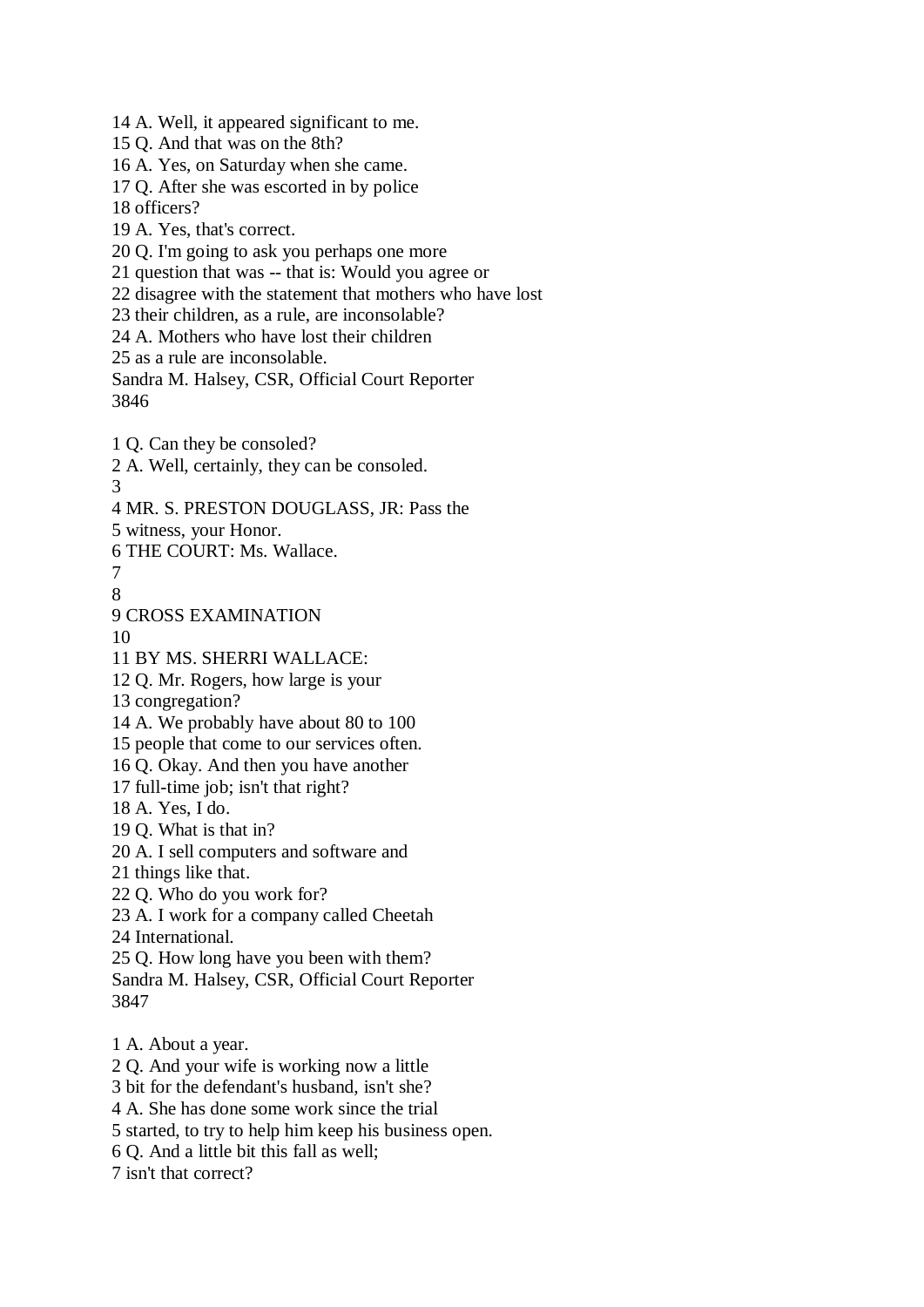8 A. Um-hum. (Witness nodding head

9 affirmatively.)

10 Q. Now, I think the defense attorney

11 brought out the fact that you had never even met the

12 defendant before the boys were murdered, had you?

13 A. No, I hadn't.

14 Q. Okay. So they weren't a member of

15 your church?

16 A. No.

17 Q. And, I assume that there wasn't a

18 pastor that they were familiar with because they had you

19 do the service; is that right?

20 A. That's correct.

21 Q. All right. And, Randy Regan is the

22 husband's cousin that you were speaking of that is a

23 member of your congregation?

24 A. Yes, that's correct. Um-hum.

25 (Witness nodding head affirmatively.)

Sandra M. Halsey, CSR, Official Court Reporter

3848

1 Q. How many times had you met the

2 defendant's husband before you did their funeral service

3 for their boys?

4 A. Well, are you talking about before the

5 murders themselves?

6 Q. Yeah. Well, thank you. Yes, before

7 the murders themselves.

8 A. Well, I believe it was three times, if

9 I remember correctly. It might have been just two, but

10 two or three times at Randy's house.

11 Q. All right. Would you say that y'all

12 were friends or were just acquaintances?

13 A. No, just acquaintances.

14 Q. Okay. Now, since the murders, you've

15 developed a very strong relationship with the defendant,

16 haven't you?

17 A. She needed pastoral ministry, that's

18 correct.

19 Q. So you developed a very strong

20 relationship with the defendant, haven't you?

21 A. That's correct.

22 Q. In fact, I think by my count, you

23 visited her when she was in jail in Dallas about 51

24 times; is that right? Sound about right?

25 A. Well, over the months, that's probably

Sandra M. Halsey, CSR, Official Court Reporter

3849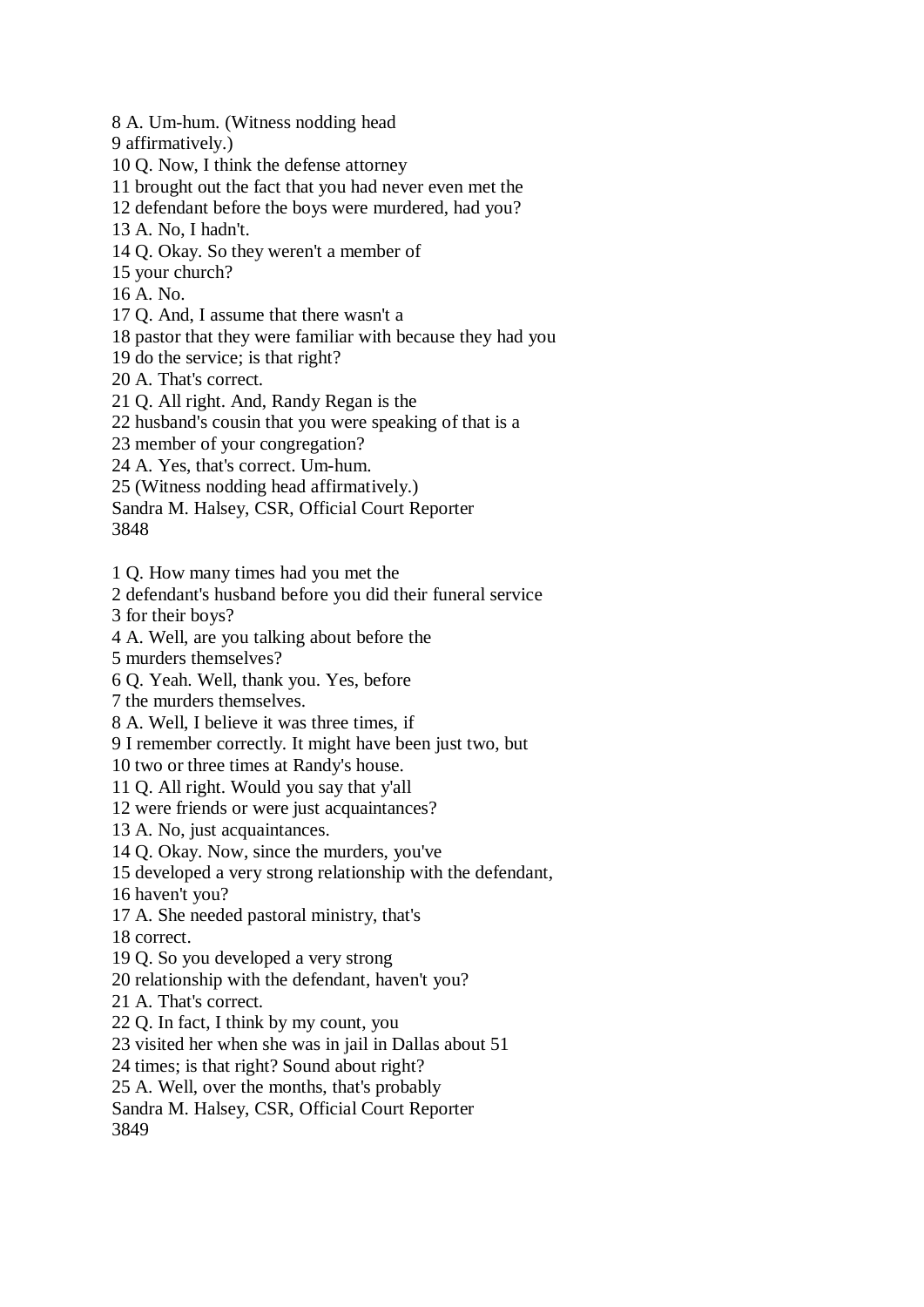1 true.

2 Q. Okay. And then how many times did you

3 come down to Kerrville when we were in jury selection

4 back in the first -- or the latter part of October,

5 beginning of November?

6 A. One time.

7 Q. Okay. One time?

8 A. Um-hum. (Witness nodding head

9 affirmatively.)

10 Q. And have you been to Kerrville other

11 than for your testimony, arriving, what -- you arrived

12 last night; is that right?

13 A. Yes, that's correct. Yesterday

14 afternoon we arrived.

15 Q. Where you here earlier in the trial?

16 A. No, I have not been.

17 Q. And you -- I mean, you want the truth

18 out about this crime, don't you, Mr. Rogers?

19 A. Certainly, yes.

20 Q. Okay. You would want to cooperate in

21 any investigation; is that correct?

22 A. Sure. Um-hum. (Witness nodding head

23 affirmatively.)

24 Q. In fact, I mean, you cooperated with

25 the press in this case, haven't you?

Sandra M. Halsey, CSR, Official Court Reporter 3850

1 A. Well, I answered questions when asked

2 questions. Um-hum. (Witness nodding head

3 affirmatively.)

4 Q. And you and the defendant's mother

5 have met, had a specific meeting with an AP reporter;

6 isn't that correct?

7 A. Um-hum. (Witness nodding head

8 affirmatively.) That's correct.

9 Q. And, in fact, our office contacted you

10 and you spoke over the phone to Miss -- well, you first

11 spoke over the phone and then later you met you Ms.

12 Kinne, Anita Kinne?

13 A. In your office, yes, that's correct.

14 Q. And how that took place was

15 Investigator Kinne called you several times and left

16 messages, didn't she?

17 A. I don't know that she called several

18 times. I got a message and I returned her call.

19 Q. In fact, you didn't return her call,

20 she had to call you and when you finally answered the

21 phone, that's when y'all got to visit; isn't that right?

22 A. No, that is incorrect. I returned her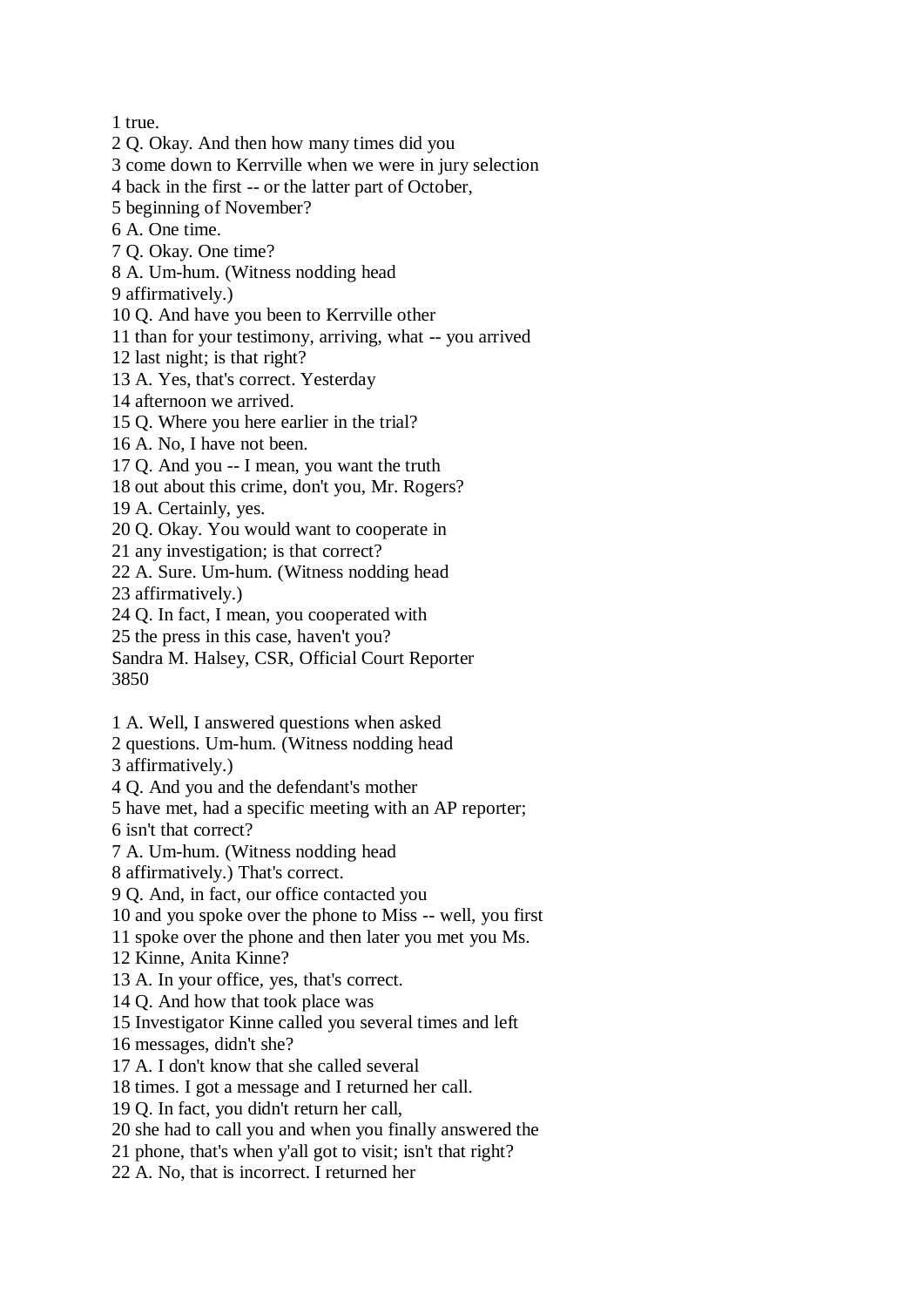23 call several times. 24 Q. And, when you came to our office, fair 25 to say, you were reluctant to speak to Investigator Sandra M. Halsey, CSR, Official Court Reporter 3851 1 Kinne, weren't you?

2 A. I was apprehensive.

3 Q. Okay. And you said that you were

4 concerned about talking with us because she should know

5 there is nothing you could tell her because a minister

6 counseling with people is privileged. Isn't that what

7 you told her?

8 A. That's correct.

9 Q. In fact, that is not true, is it, Mr.

10 Rogers? In a criminal case, there is no such thing as a

11 minister/parishioner privilege, is there?

12

13 MR. S. PRESTON DOUGLASS: I'll object

14 to that. It calls for a legal conclusion on his part, he

15 doesn't know that.

16 THE COURT: I'll sustain the

17 objection.

18 MR. JOHN HAGLER: Furthermore, your

19 Honor, Rule 505, there is a privilege.

20 THE COURT: I'll sustain the

21 objection.

22

23 BY MS. SHERRI WALLACE:

24 Q. Anyway, let's suffice it to say, Mr.

25 Rogers, obviously, you weren't at the crime scene when

Sandra M. Halsey, CSR, Official Court Reporter

3852

1 these events occurred?

2 A. That's correct.

3 Q. So all you know about what happened

4 about this crime is what the defendant has told you?

5 A. No, that is incorrect. There's been a

6 lot in the newspapers and on the television about it.

7 Q. Okay. So you gathered your

8 information from the press, and you've gathered your

9 information from the defendant, and I suppose you have

10 spoken with the defendant's husband as well?

11 A. Sure. Um-hum. (Witness nodding head

12 affirmatively.)

13 Q. Okay. And, in that conversation you

14 had with Investigator Kinne in our office, do you

15 remember her telling you that we wanted to be very

16 careful not to overlook anything or anyone?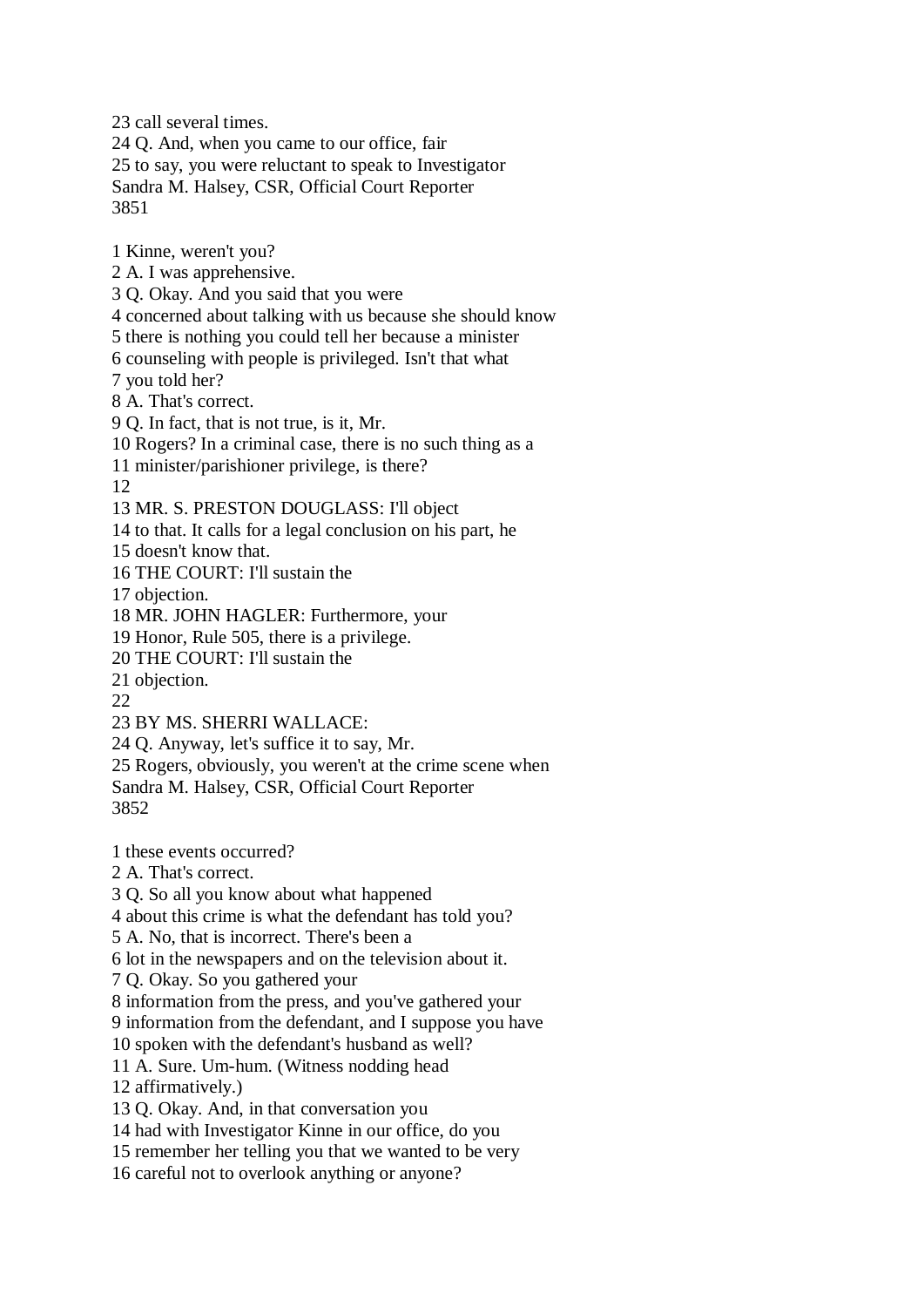17 A. Yes, I do.

- 18 Q. And you promised her if you had any
- 19 further information, you would give her a call, didn't 20 you?
- 21 A. Um-hum. (Witness nodding head
- 22 affirmatively.) I did.
- 23 Q. And you haven't called her, have you?
- 24 A. No, I haven't, because I haven't had
- 25 any further information.
- Sandra M. Halsey, CSR, Official Court Reporter

3853

- 1 Q. Okay. I want to talk to you a little
- 2 bit about at the viewing.
- 3 A. Um-hum. (Witness nodding head
- 4 affirmatively.)
- 5 Q. I think you testified that the
- 6 defendant had been with the police for a number of hours;
- 7 is that right?
- 8 A. I know we were there waiting for a
- 9 couple of hours. Um-hum. (Witness nodding head
- 10 affirmatively.)
- 11 Q. And in fact, they had requested a
- 12 police escort that day who had taken them and run them
- 13 around town and done errands for them; isn't that
- 14 correct?
- 15 A. That I don't know.
- 16
- 17 MR. S. PRESTON DOUGLASS: Objection,
- 18 your Honor, only if he knows that can he answer it.
- 19 THE COURT: If you know the answer,
- 20 answer it. If you don't, just say you don't know.
- 21 THE WITNESS: I don't know. Honestly,
- 22 I don't know.
- $23$
- 24 BY MS. SHERRI WALLACE:
- 25 Q. All right. No problem.
- Sandra M. Halsey, CSR, Official Court Reporter 3854
- 
- 1 When they did arrive there at the
- 2 funeral home, the first people to see the casket included
- 3 yourself, Randy Regan, the defendant, her husband, two
- 4 police detectives, and then there was a funeral director
- 5 there as well; is that correct?
- 6 A. Are you talking about the first time
- 7 that the defendant saw the casket? Is that what you are 8 asking about?
- 
- 9 Q. I am.
- 10 A. Okay. The first time the defendant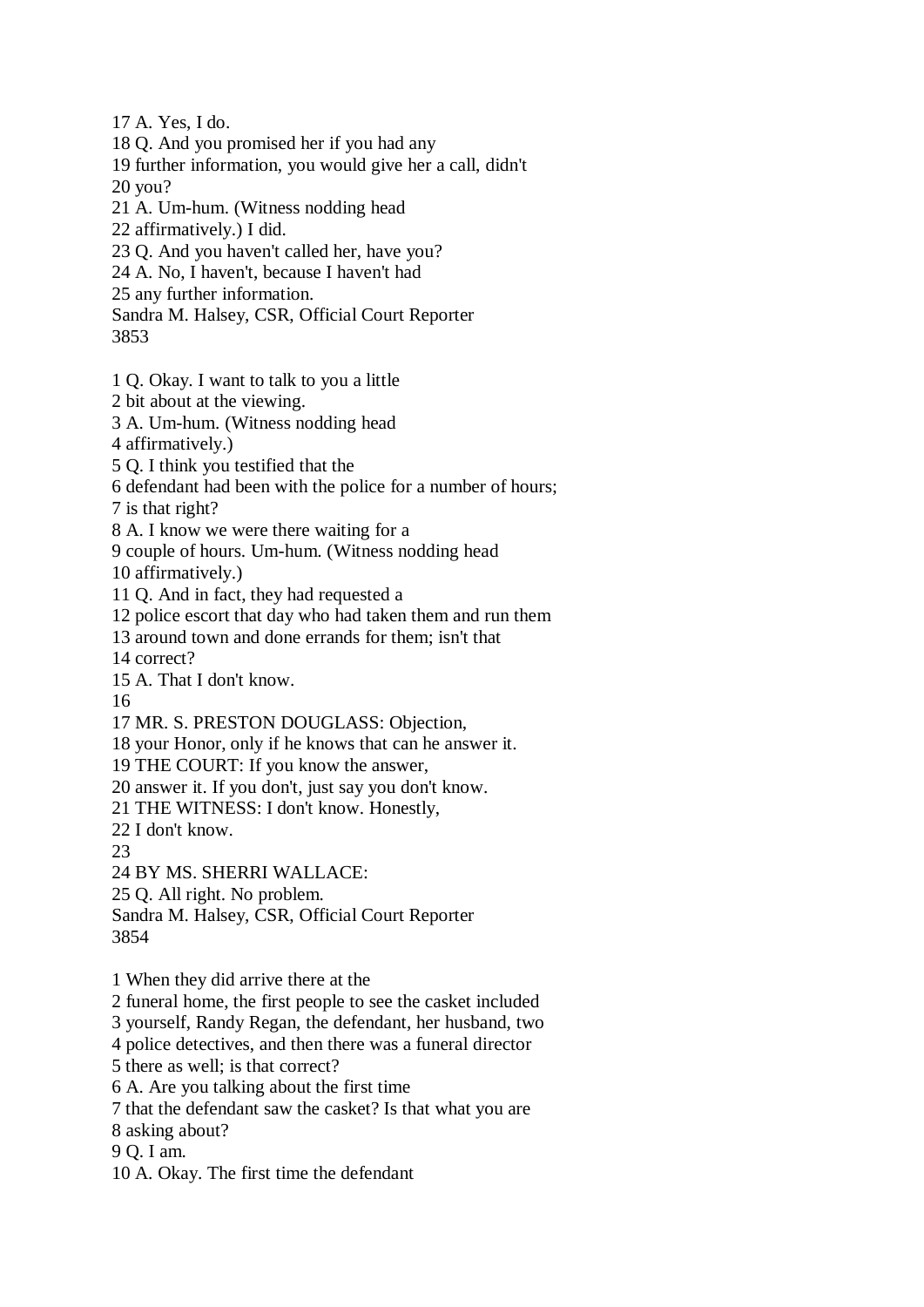11 saw the casket, they went -- Randy Regan and her husband 12 and she, the funeral director, and the two detectives 13 went into the viewing room, and I didn't go in 14 immediately with them. I went in about a minute or two 15 later. 16 Q. Okay. So you didn't go in 17 immediately? You didn't see what happened when she first 18 went in? 19 A. No, because we had gone out the little 20 door and into the other door and someone had said 21 something to me and I was -- 22 Q. Drew your attention away? 23 A. -- stopped there for a minute or two, 24 yes. 25 Q. Okay. Now, when you did go in to the Sandra M. Halsey, CSR, Official Court Reporter 3855

1 viewing area there with the casket --

2 A. Um-hum. (Witness nodding head

3 affirmatively.) Yes.

4 Q. -- about a minute or two later, you

5 saw the defendant at that time, correct?

6 A. Yes. And I could hear her in the

7 hallway before that even.

8 Q. She was --

9 A. Wailing.

10 Q. Wailing loudly, right?

11 A. Yes. Um-hum. (Witness nodding head

12 affirmatively.)

13 Q. And when you went, I suppose, you

14 didn't see a tear, did you?

15 A. Well, I mean, she was crying.

16 Q. You didn't see any water on her face

17 or any tears, did you, Mr. Rogers?

18 A. I saw -- sure, she was crying, there

19 were tears.

20 Q. Well, was Randy Regan in the same

21 room?

22 A. Right. Um-hum. (Witness nodding head

23 affirmatively.)

24 Q. So if he never saw a tear --

25

Sandra M. Halsey, CSR, Official Court Reporter 3856

1 MR. S. PRESTON DOUGLASS, JR: Excuse 2 me, your Honor. Randy Regan isn't here. It's hearsay 3 whatever he said or saw. 4 THE COURT: I'll sustain the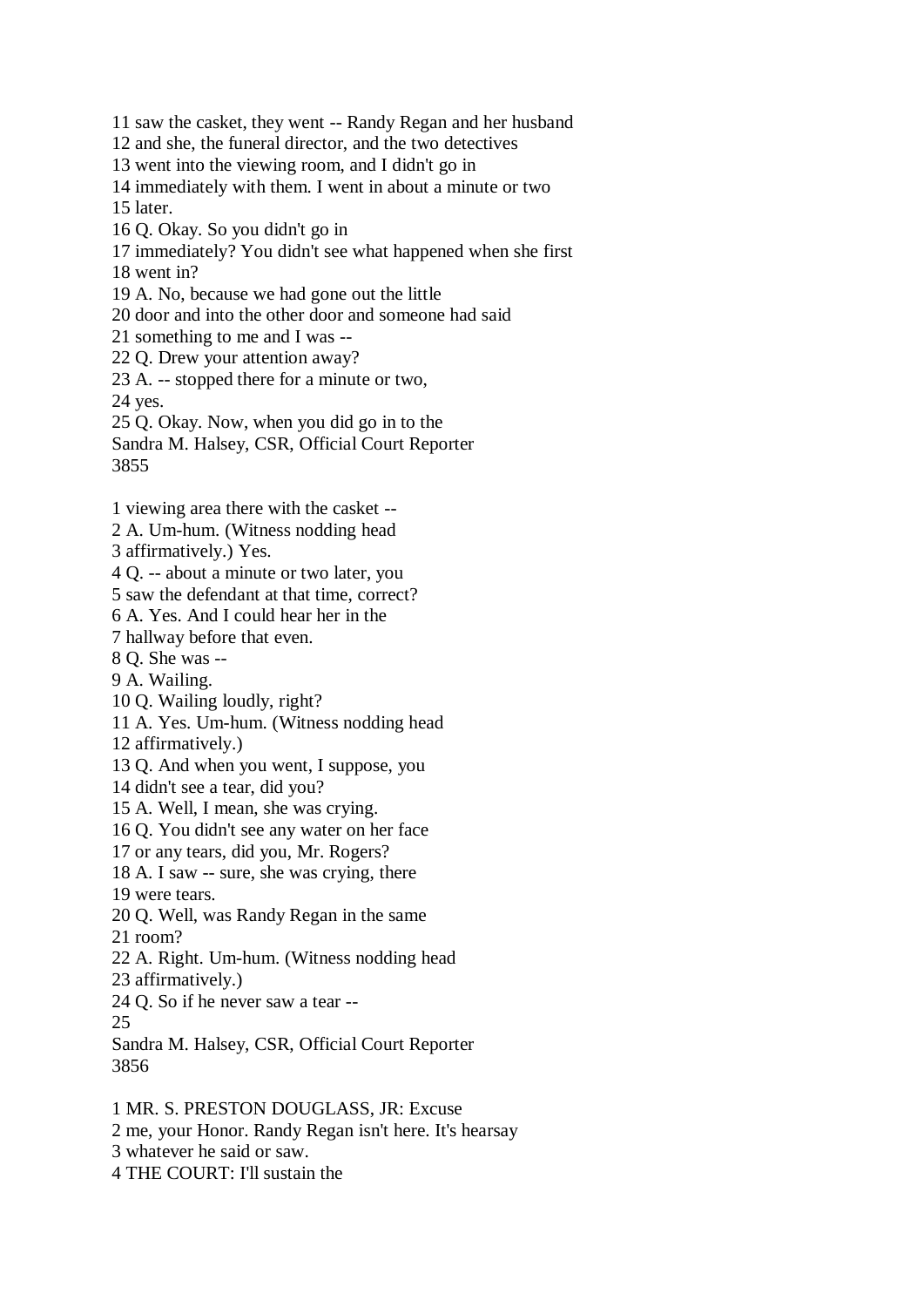5 objection. Let's move on. 6 7 BY MS. SHERRI WALLACE: 8 Q. Well, it's your testimony that she 9 actually had tears at that time? 10 A. She had been crying when we were 11 standing there in the family room, yes, just about a 12 minute or two before. 13 Q. Did -- you were aware, that there were 14 two pocketknives put in the casket with the boys, weren't 15 you? 16 A. I think there were. It seems like I 17 remember that. 18 Q. Okay. And, do you remember the first 19 song played at the funeral? 20 A. Yes, ma'am, I do. 21 Q. And what was that? 22 A. I don't know the name of the song 23 but -- 24 Q. Let me see if I can help you. Was it 25 Gangster's Paradise? Sandra M. Halsey, CSR, Official Court Reporter 3857 1 A. I think that was the name of the song. 2 Q. Now, Mr. Rogers, were you at this 3 prayer service before the birthday party, Silly String 4 party? 5 A. Yes, I was. 6 Q. And what -- there were about 12 or 15 7 people there at that time? 8 A. Something like that, yeah. 9 Q. It was in the afternoon; is that 10 right? 11 A. Yes, it was in the afternoon. 12 Q. And they had also invited a newspaper 13 reporter to be present, had they not? 14 A. Well, there was -- 15 16 MR. S. PRESTON DOUGLASS: Your Honor, 17 again, only if he knows what other people did can he 18 answer. 19 THE COURT: Just a minute, sir. 20 Wait -- when they object, just stop. 21 THE WITNESS: I'm sorry. 22 THE COURT: If you know the answer 23 from your own knowledge answer it. If you don't know it 24 from your own knowledge, say so.

25 THE WITNESS: I apologize.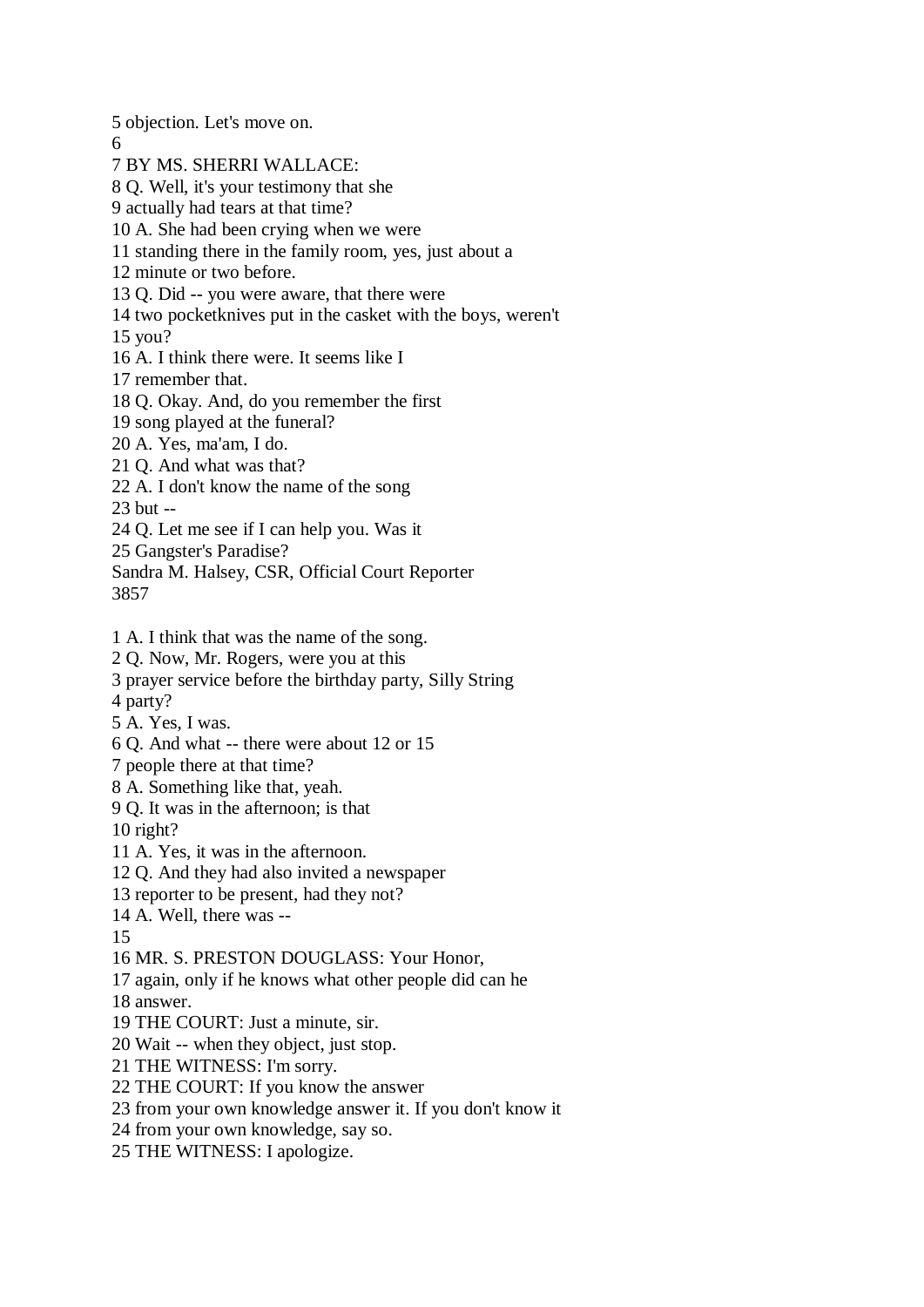Sandra M. Halsey, CSR, Official Court Reporter 3858

1 THE COURT: You don't have to 2 apologize. 3 Now then, we have what is called 4 hearsay down here. Don't say what other people have told 5 you. Okay? 6 And only answer questions from your 7 own knowledge. If you don't know of your own knowledge, 8 just say, "I don't know". 9 THE WITNESS: Yes, sir. Thank you. 10 THE COURT: In the meantime, does any 11 member of the jury desire a break? 12 THE COURT: All right. We have one. 13 That's enough. We'll take a 10 minute break. 14 Thank you. 15 16 (Whereupon, a short 17 recess was taken, after 18 which time, the 19 proceedings were 20 resumed in open court, 21 in the presence and 22 hearing of the 23 Defendant, being 24 represented by his 25 Attorney, but outside of Sandra M. Halsey, CSR, Official Court Reporter 3859 1 the presence of the jury 2 as follows:) 3 4 THE COURT: All right, are both sides 5 ready to bring the jury in and continue? 6 MR. S. PRESTON DOUGLASS, JR.: Yes, 7 sir, the defense is ready. 8 MS. SHERRI WALLACE: Yes, sir, we are 9 ready to continue. 10 THE COURT: All right. Bring the jury 11 in, please. 12 13 (Whereupon, the jury 14 was returned to the 15 courtroom, and the 16 proceedings were 17 resumed on the record, 18 in open court, in the 19 presence and hearing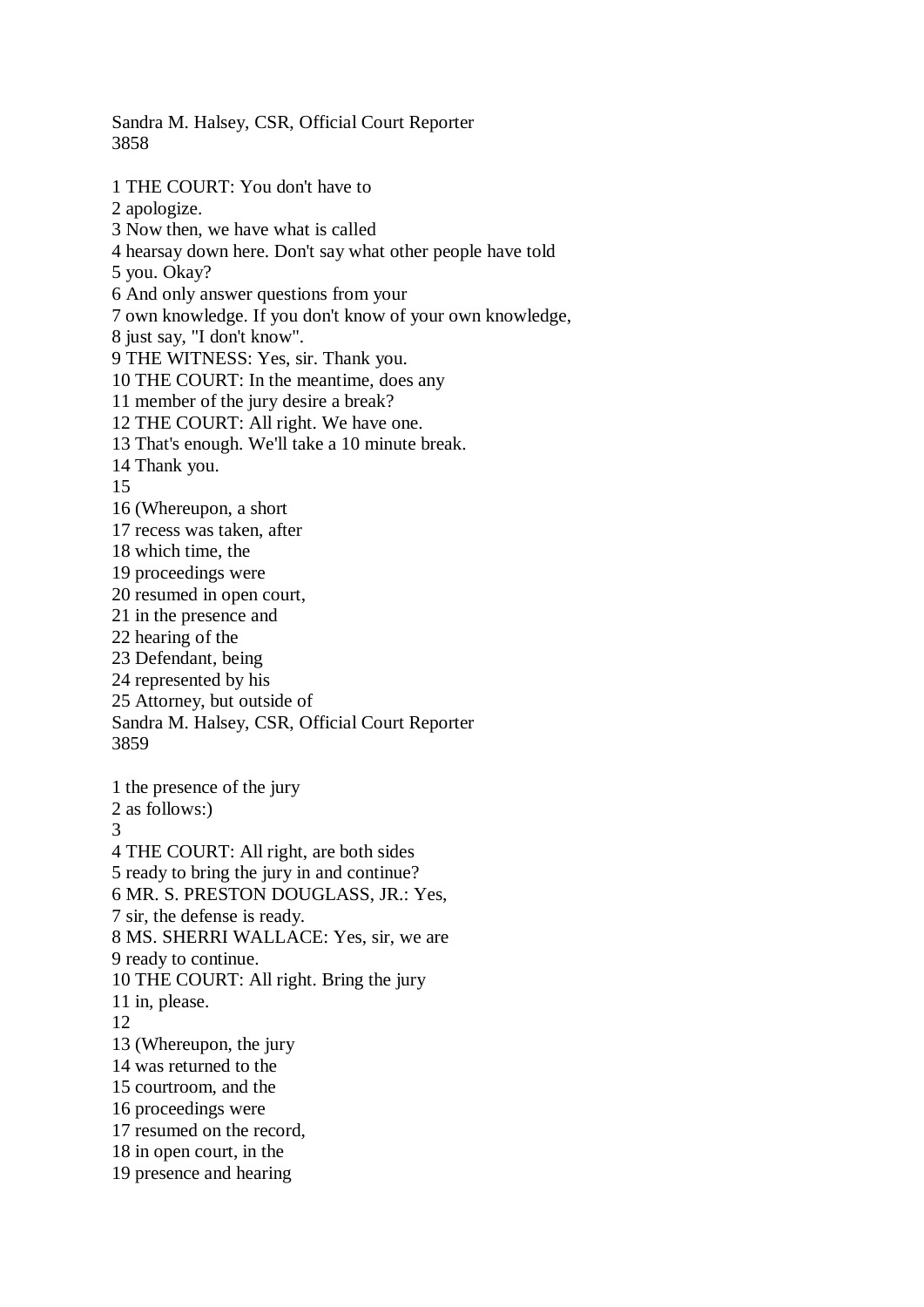20 of the defendant, 21 as follows:) 22 23 THE COURT: All right. Let the record 24 reflect all parties in the trial are present and the jury 25 is seated. Ms. Wallace. Sandra M. Halsey, CSR, Official Court Reporter 3860 1 MS. SHERRI WALLACE: Thank you, your 2 Honor. 3 4 5 CROSS EXAMINATION (Resumed) 6 7 BY MS. SHERRI WALLACE: 8 Q. Mr. Rogers, I think this is where I 9 was, I'm not sure. 10 At the prayer service the day of the 11 birthday party, it was like a week -- 12 A. Yes. 13 Q. -- about a week after the killing. 14 A. The following Friday. 15 Q. Okay. Yeah. Just over a week. You 16 said you were there; is that right? 17 A. Yes, ma'am. 18 Q. And are you aware that there was a 19 newspaper reporter there as well? 20 A. Yes, I am aware of that. 21 Q. Okay. And after that service, did 22 you -- 23 24 THE COURT: Sir, could you please 25 speak up a little bit louder so that the lady and Sandra M. Halsey, CSR, Official Court Reporter 3861 1 gentleman right there in the corner can hear you. 2 THE WITNESS: Yes, sir. 3 THE COURT: Thank you. 4 5 BY MS. SHERRI WALLACE: 6 Q. It was a pretty emotional service, 7 wasn't it? 8 A. The prayer service? 9 Q. Yes. 10 A. Yes, ma'am, it was. 11 Q. And right after, the defendant and her 12 mom spent about an hour with this newspaper reporter; 13 isn't that correct?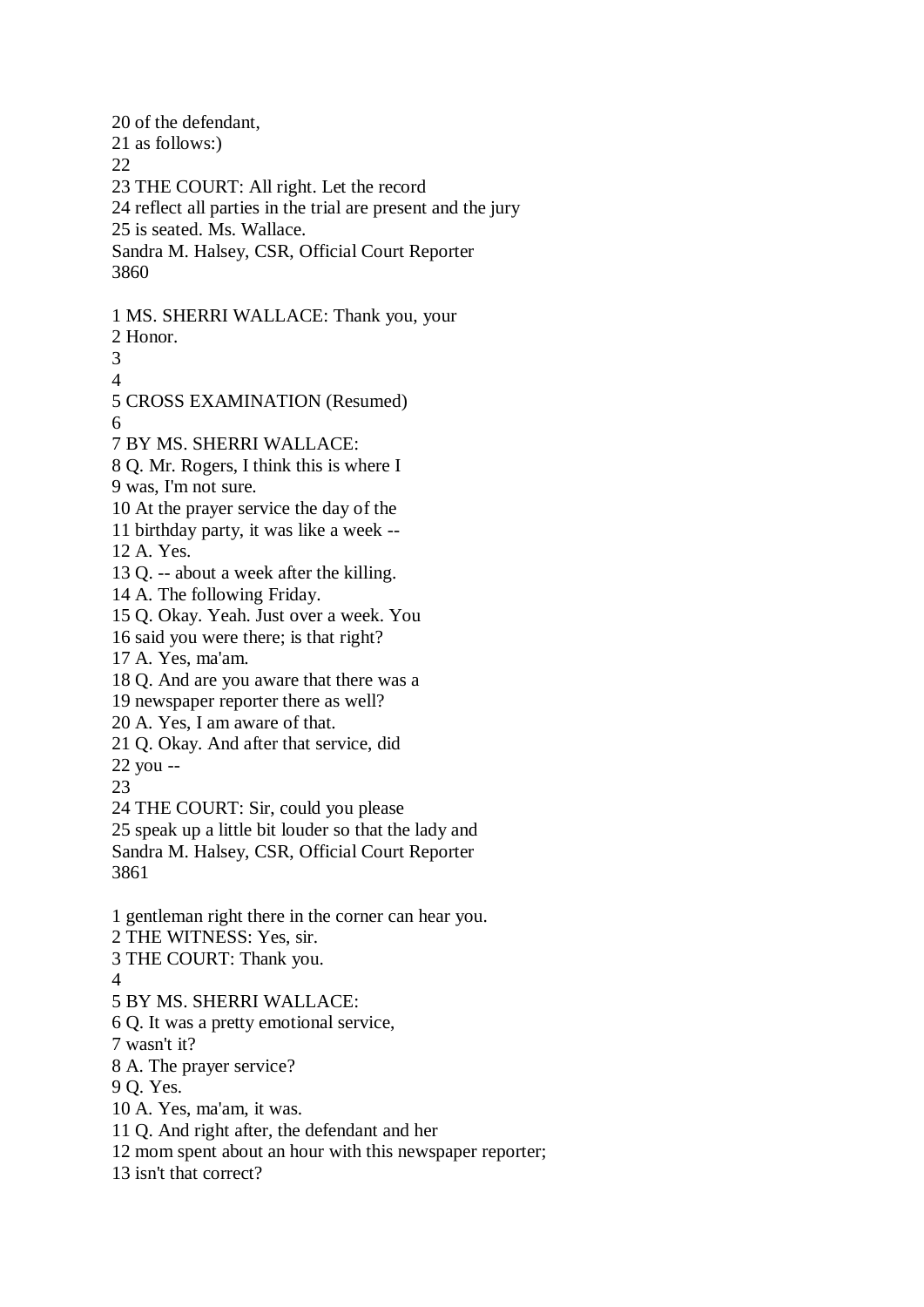14 A. Everybody was around talking, and they 15 talked to him, I don't know how long. 16 Q. Did you leave before they did? 17 A. I honestly don't know because I was 18 talking to different people. 19 Q. Okay. You didn't conduct that 20 service. I think that is what you said; is that right? 21 A. That's correct. 22 Q. Okay. What denomination are you, Mr. 23 Rogers? 24 A. We're Independent. 25 Q. Okay. Sandra M. Halsey, CSR, Official Court Reporter 3862 1 A. And I guess Baptist and Independent 2 kind of, so -- 3 Q. I'm Baptist. Don't let the Baptists 4 hearing you saying Independent. They don't take too 5 kindly to that. 6 A. Yes, well there's all kinds of 7 Baptists, so -- 8 Q. What church were you pastoring before 9 that? 10 A. What church was I pastoring before 11 this one? 12 Q. Um-hum. (Attorney nodding head 13 affirmatively.) 14 A. I pastored a church called Tyland 15 Baptist Church in Tyler, T-Y-L-A-N-D, in Tyler. 16 Q. How big is that church? 17 A. That church, at that time, probably 18 had 250 or 300 members, something like that. 19 Q. How long were you there? 20 A. About two and a half years. 21 Q. Did you do that full time? Was that 22 church large enough to support that? 23 A. Part of the time I did, and part of 24 the time I didn't. 25 Q. Okay. What business did you have Sandra M. Halsey, CSR, Official Court Reporter 3863 1 there in Tyler, other than your pastoring? 2 A. Well, at that time I was working 3 part-time for Sears. 4 Q. In these -- I don't know, in my count 5 I guess it's now 52 times you visited with the defendant

- 6 since she has been incarcerated?
- 7 A. Um-hum. (Witness nodding head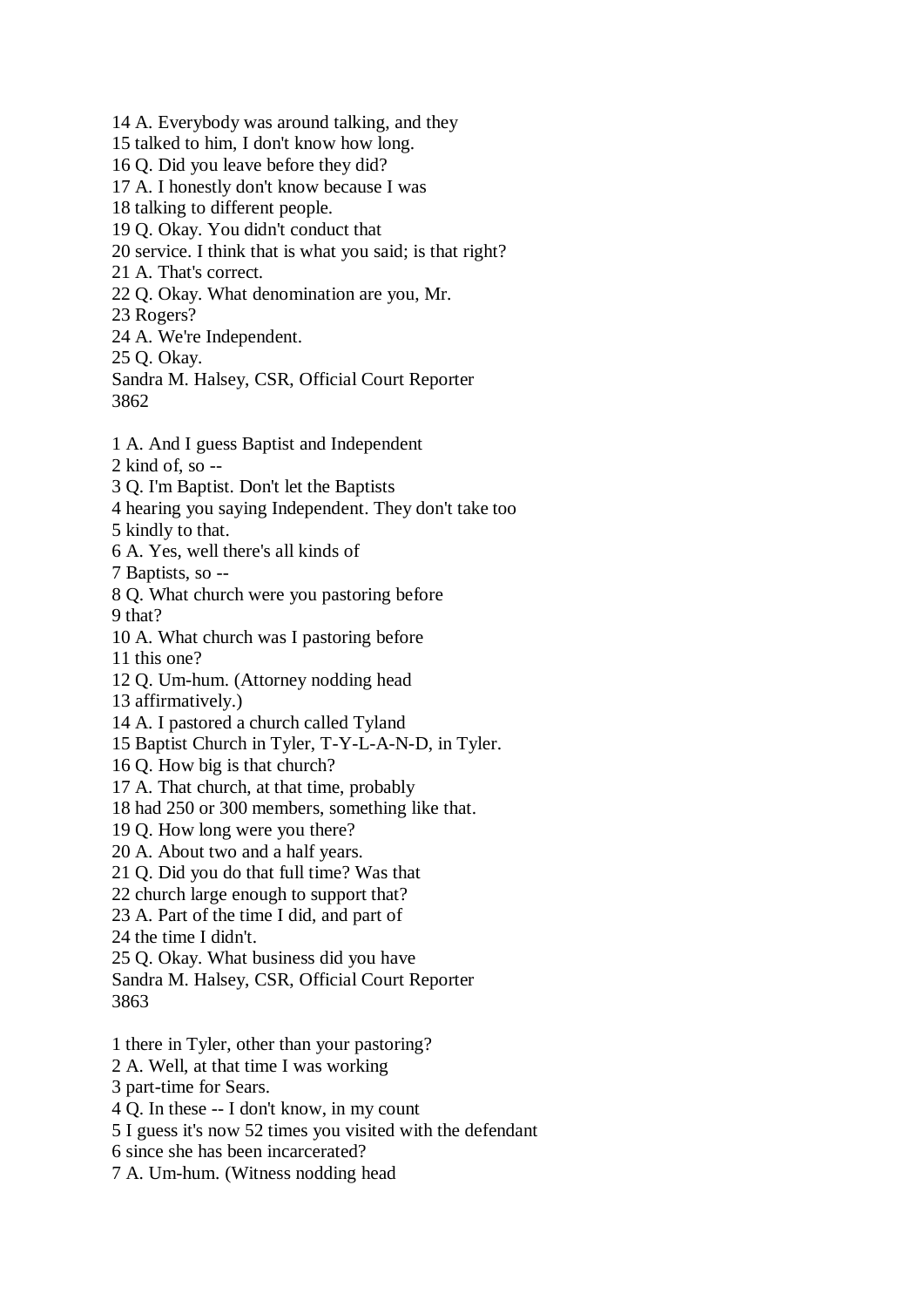8 affirmatively.) 9 Q. Have you made any notes of those 10 visits? 11 A. No. 12 Q. Okay. Have you made any notes about 13 what you have observed or anything prior to testifying 14 today? 15 A. No. 16 Q. You didn't write down what you 17 remembered for the lawyers here? 18 A. No. 19 Q. You knew that the bruises were 20 important in this trial, didn't you? 21 A. I have heard on the news that they 22 talked about bruises. Um-hum. (Witness nodding head 23 affirmatively.) 24 Q. Have you been made privy to the notes 25 the family is taking here, or have you just heard about Sandra M. Halsey, CSR, Official Court Reporter 3864 1 this? 2 A. I know that it's being done. I have 3 not seen any of them. 4 Q. They told you what's going on? 5 A. Um-hum. (Witness nodding head 6 affirmatively.) Sure. 7 Q. And I don't guess you knew that you 8 weren't supposed to talk to them about the testimony, did 9 you? 10 11 MR. RICHARD C. MOSTY: Your Honor, you 12 know, we been through this with the State's witnesses -- 13 MR. GREG DAVIS: I'm going to object 14 here. 15 MR. RICHARD MOSTY: -- that until they 16 are placed under the rule. 17 MR. GREG DAVIS: If we could just have 18 an objection and no side-bars, please. If he has an 19 objection, please state it. 20 MR. RICHARD C. MOSTY: We have been 21 through this -- 22 MR. GREG DAVIS: Again, if he will 23 please state his objection. 24 THE COURT: Gentlemen, please. All 25 right. Go ahead, Mr. Mosty. Sandra M. Halsey, CSR, Official Court Reporter 3865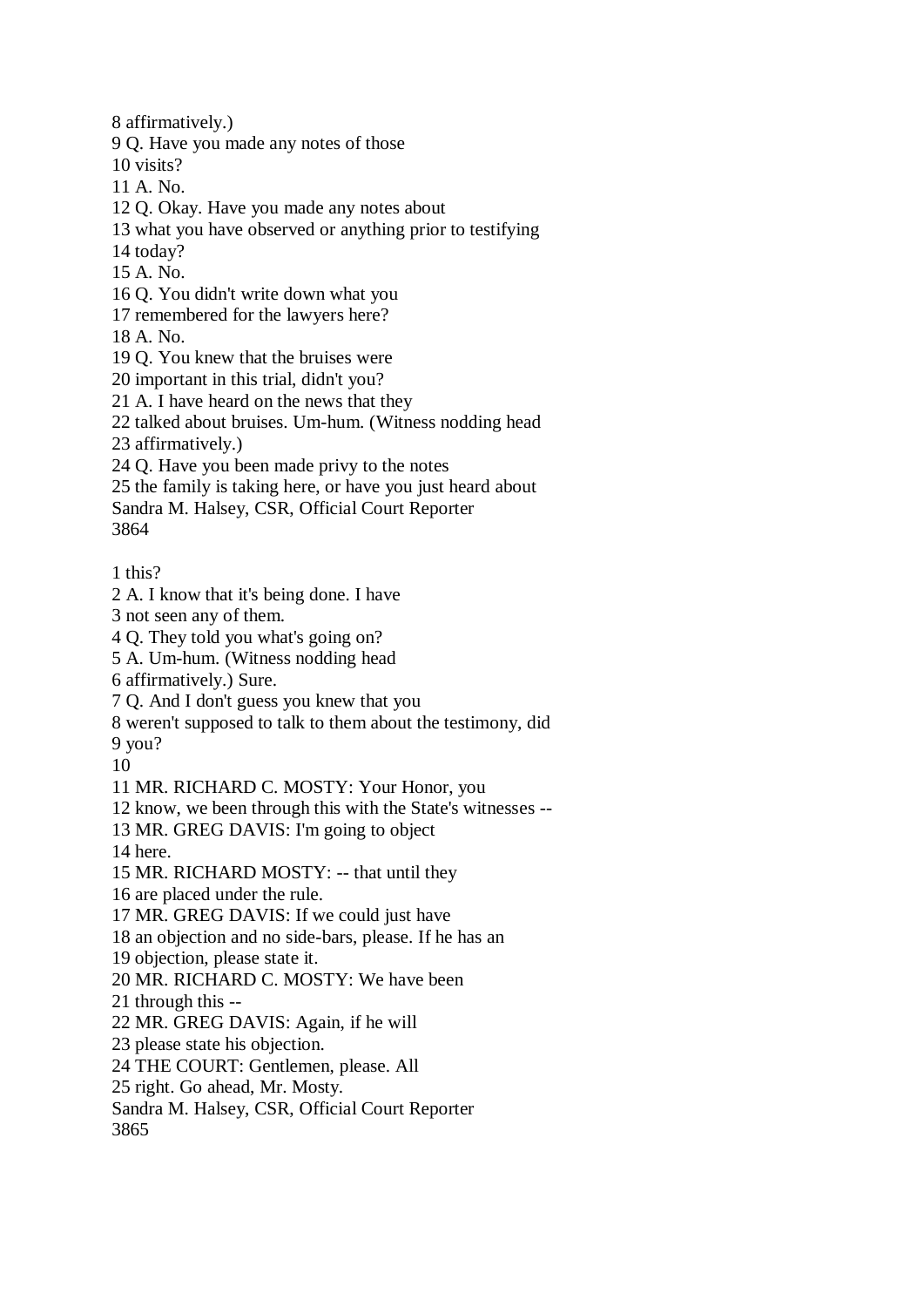1 MR. RICHARD C. MOSTY: We have been 2 through this very subject over the Rule, and the Court 3 has already ruled, that until someone is placed under the 4 Rule that is not in play. 5 THE COURT: Yes, I understand that. 6 If that will be an objection, then the Court will sustain 7 it. 8 MR. RICHARD C. MOSTY: Thank you. And 9 may the district attorney please be instructed to quit 10 asking those questions? 11 THE COURT: Well, I think both sides 12 understand what the Rule is and the people that are not 13 under the Rule are not subject to it. So both sides will 14 just ask the questions, and let's move along. 15 16 BY MS. SHERRI WALLACE: 17 Q. Mr. Rogers, anyway, you know what has 18 been going on here in the courtroom, don't you? 19 A. To some degree, yes. 20 Q. Okay. In all of these times that you 21 have visited with the defendant, what has she told you 22 about the offense? 23 A. I can't tell you what she has told me 24 about the offense. 25 Sandra M. Halsey, CSR, Official Court Reporter 3866 1 MR. RICHARD C. MOSTY: May we approach 2 the bench? 3 THE COURT: You may. Come on around 4 here. 5 (Whereupon, a short 6 Discussion was held 7 Off the record, after 8 Which time the 9 Proceedings were resumed 10 As follows:) 11 12 THE COURT: All right. Back on the 13 record now. 14 15 BY MS. SHERRI WALLACE: 16 Q. Mr. Rogers, you testified just before 17 the break, I think, that you felt like that the defendant 18 had grieved appropriately. Do you remember saying that? 19 A. Yes. 20 Q. And you felt that the birthday party 21 at the grave side with the Silly String was appropriate. 22 Do you remember that?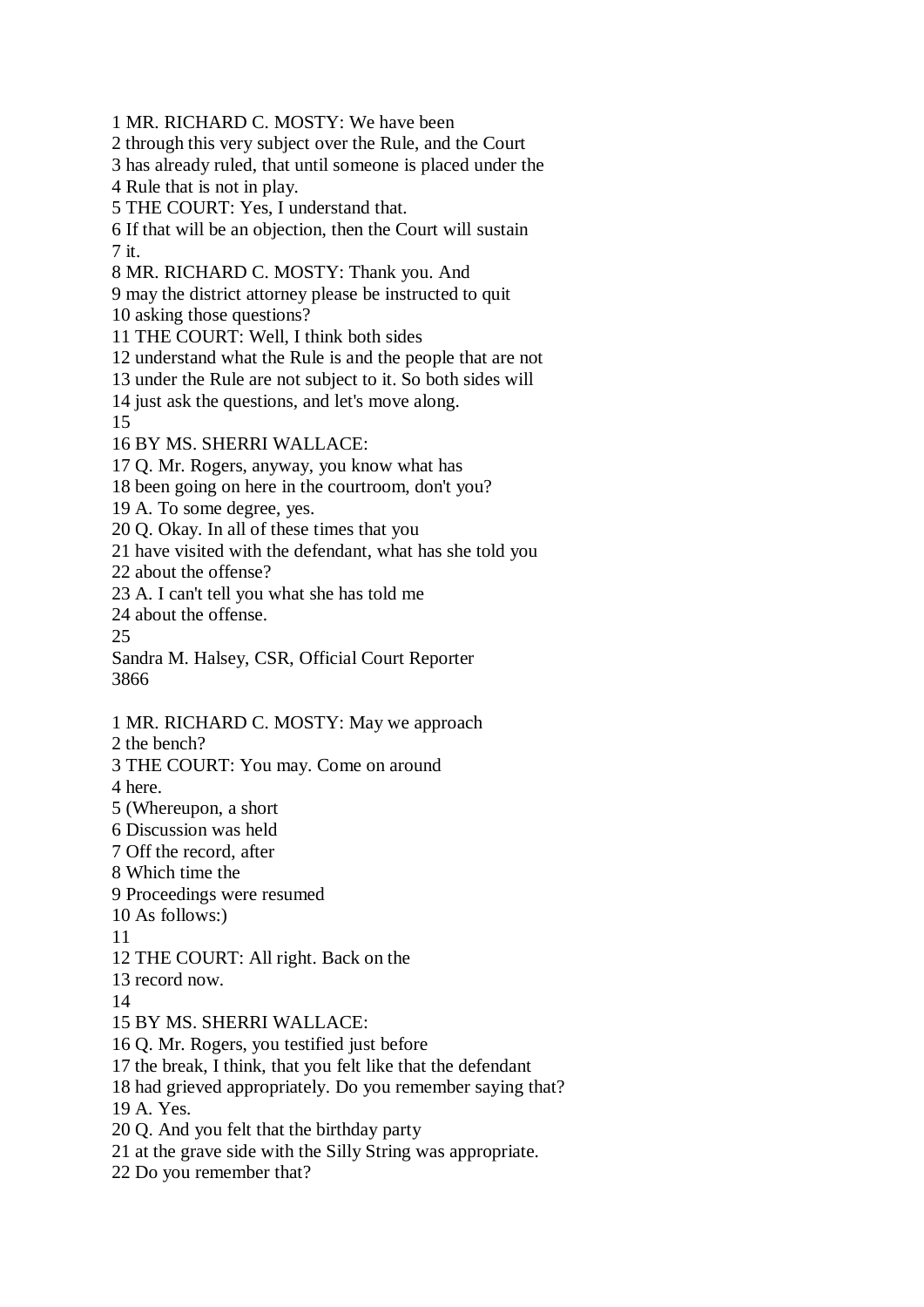23 A. I remember that. 24 Q. Okay. Did you also feel like the 25 pocketknives in the casket for two boys that had been Sandra M. Halsey, CSR, Official Court Reporter 3867

1 stabbed was appropriate?

2 A. It was not my decision, you know, that

3 is a family matter, and I have seen families put a lot --

4 Q. I'm sorry. I'm sorry, Mr. Rogers. Do

5 you think that is appropriate?

6 A. That is their decision.

7 Q. So, you don't think it's appropriate?

8 A. If it was appropriate for them, it was

9 appropriate for that moment.

10 Q. Do you think it's appropriate to you?

11 A. I'm not a pocketknife person, so I

12 wouldn't have done that, no.

13 Q. So you think it's inappropriate; is

14 that correct?

15 A. No, that is not what I said.

16 Q. You are not a pocketknife person?

17 A. Right.

18 Q. What about the Tarot cards in the

19 casket, do you think that is appropriate?

20 A. I don't know anything about Tarot

21 cards.

22 Q. You didn't know about those?

23 A. No.

24 Q. When is the first time the defense

25 attorneys talked to you about the bruises?

Sandra M. Halsey, CSR, Official Court Reporter 3868

1 A. The defense attorney last night asked

2 me if I had seen any bruises.

3 Q. Is that the first time that anyone has

4 asked you about the bruises?

5 A. Yeah, the defense attorneys.

6 Q. No. Anybody?

7 A. Nobody has asked me about bruises that

8 I'm aware of.

9 Q. So, you have not talked to anyone

10 about bruises?

11

12 MR. DOUGLAS MULDER: Judge, he has

13 made that fairly clear.

14 THE COURT: I'll sustain the

15 objection. Let's move on. Let's get the next question

16 in, please.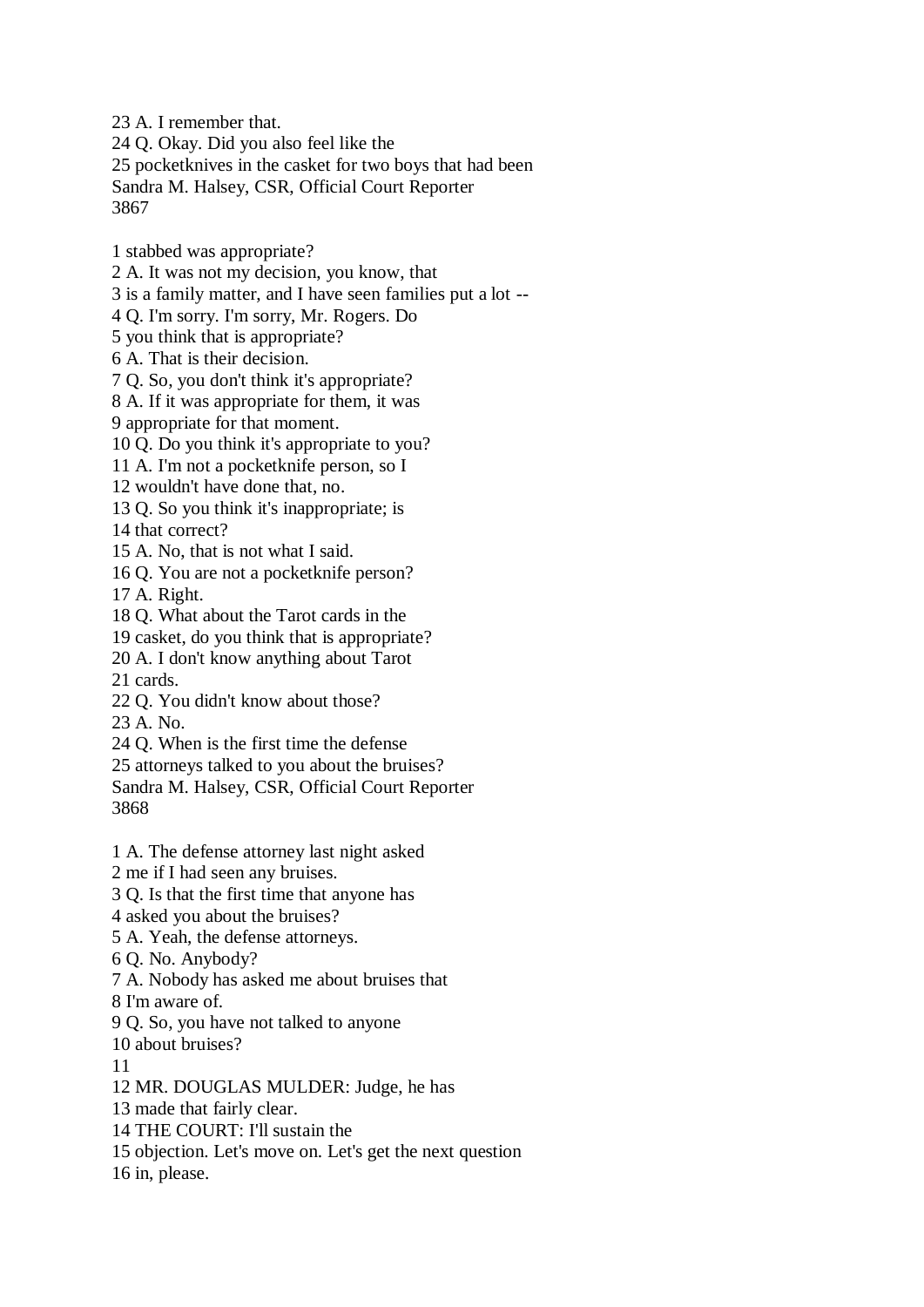17 18 BY MS. SHERRI WALLACE: 19 Q. And you have testified that you knew 20 bruises were important in this trial; is that correct? 21 A. Yes. 22 Q. Okay. 23 24 MS. SHERRI WALLACE: I'll pass the 25 witness. Sandra M. Halsey, CSR, Official Court Reporter 3869 1  $\mathcal{D}_{\mathcal{L}}$ 3 REDIRECT EXAMINATION 4 5 BY MR. S. PRESTON DOUGLASS: 6 Q. Just one last question. With respect 7 to the song, Gangster's Paradise, you knew that that was 8 one of the children's favorite songs? 9 10 MS. SHERRI WALLACE: I'll object to 11 leading. 12 13 BY MR. S. PRESTON DOUGLASS: 14 Q. Did you know? 15 16 THE COURT: All right. Thank you. If 17 you know it from your own knowledge, just answer it. If 18 you don't, just say so. 19 THE WITNESS: I was told by their 20 father that it was. 21 MR. S. PRESTON DOUGLASS, JR: That's 22 all. Thank you very much. 23 THE COURT: Thank you. 24 MR. RICHARD C. MOSTY: Your Honor, I'm 25 going to have to object to Mr. Davis. I have been Sandra M. Halsey, CSR, Official Court Reporter 3870 1 holding my -- but Mr. Davis has continued to make facial 2 expressions at different times. 3 I have been trying to hold that, but 4 it's inappropriate. 5 THE COURT: Kindly, both sides do not 6 make any kind of facial expressions. Thank you. 7 MR. DOUGLAS MULDER: Judge, sometimes 8 I just can't help it. 9 THE COURT: I know that you can't, Mr. 10 Mulder. I enjoy them when they are directed at me.